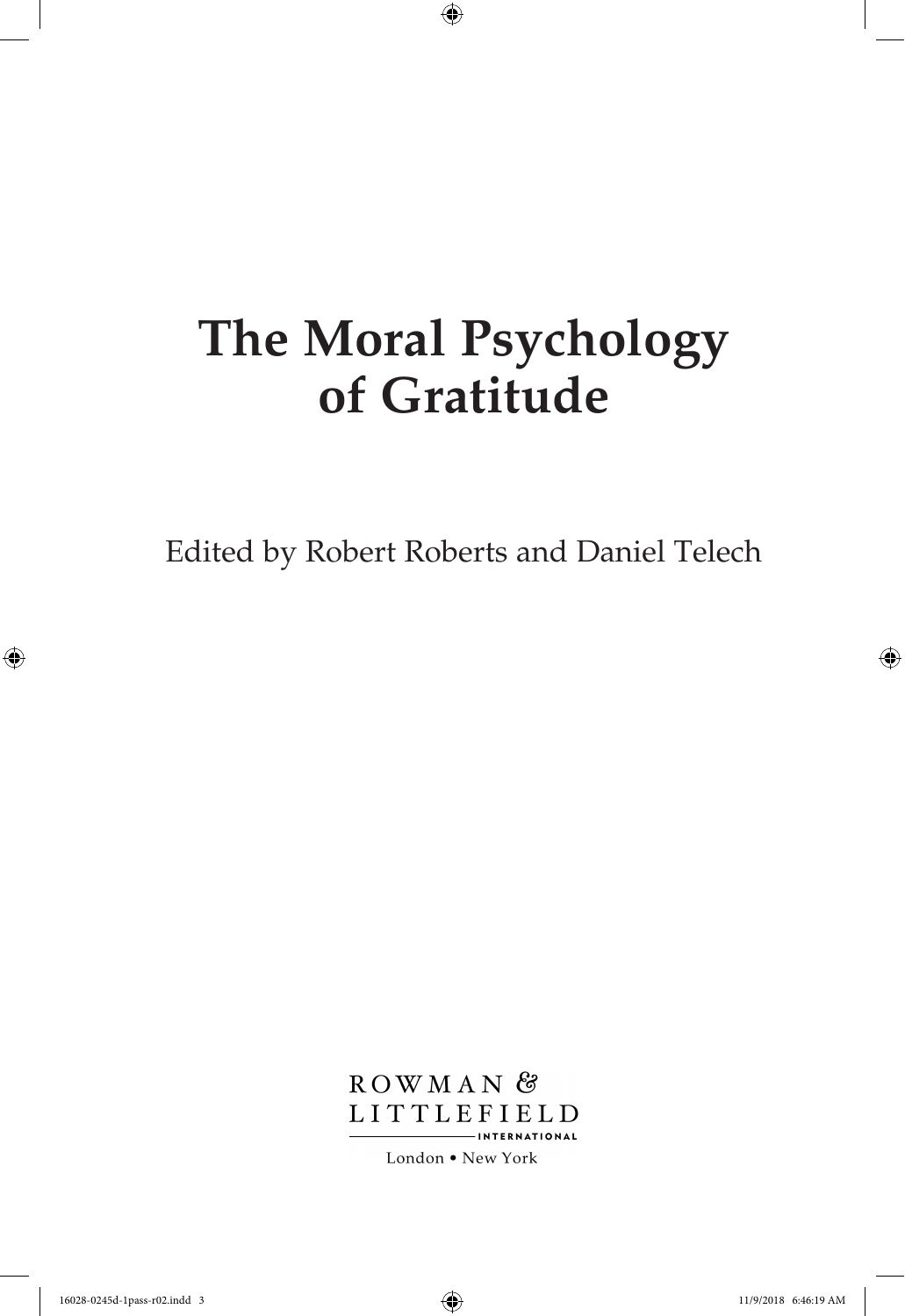Published by Rowman & Littlefield International Ltd 6 Tinworth Street, London SE11 5AL www.rowmaninternational.com

Rowman & Littlefield International Ltd. is an affiliate of Rowman & Littlefield 4501 Forbes Boulevard, Suite 200, Lanham, Maryland 20706, USA With additional offices in Boulder, New York, Toronto (Canada), and Plymouth (UK) www.rowman.com

⊕

Selection and editorial matter © 2018 by Robert Roberts and Daniel Telech

Copyright in individual chapters is held by the respective chapter authors.

*All rights reserved*. No part of this book may be reproduced in any form or by any electronic or mechanical means, including information storage and retrieval systems, without written permission from the publisher, except by a reviewer who may quote passages in a review.

#### **British Library Cataloguing in Publication Data**

A catalogue record for this book is available from the British Library

ISBN: HB 978-1-78660-602-0

#### **Library of Congress Cataloging-in-Publication Data Available**

ISBN: 978-1-78660-602-0 (cloth : alk. paper) ISBN: 9781-78660-603-7 (electronic)

 $\infty$ <sup>n</sup> The paper used in this publication meets the minimum requirements of American National Standard for Information Sciences—Permanence of Paper for Printed Library Materials, ANSI/NISO Z39.48–1992.

Printed in the United States of America

16028-0245d-1pass-r02.indd 4 11/9/2018 6:46:19 AM

⊕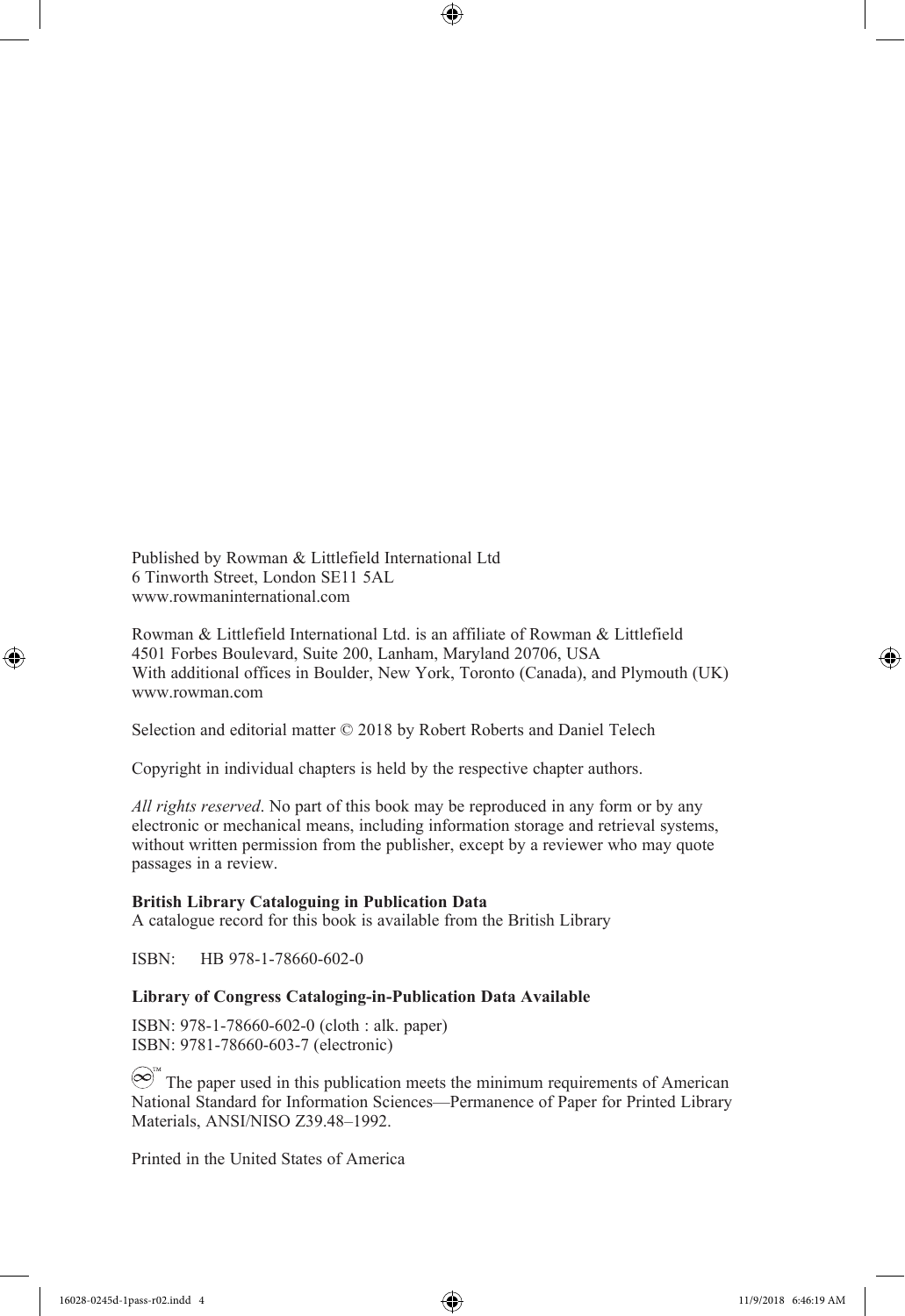⊕

# **Gratitude, Authenticity, and Self-Authorship**

Jack J. Bauer and Colin Shanahan

*I was 26. I moved to [location]. I stayed with my cousin but she moved [away] after only three months. I ended up being completely alone for six months and it turned out to be the best six months of my life. I was able to go deep within myself and cater to my wants and needs. I became very grateful [and] learned to depend on me. I matured and blossomed into the woman that was within*.

> —Research participant, age forty-two, describing a "turning point in life"

*It's the truth of who I am [. . .] all the peace and joy, and harmony and gratitude that I seek in my life is within me. It is who I am*.

> —Research participant, age forty-three, describing her "religious or spiritual beliefs"

These excerpts come from two studies of autobiographical life stories (Bauer & DesAutels, 2017; Bauer, Graham, Lauber, & Lynch, 2017) and illustrate how gratitude and authenticity can arise together in the developmental process of self-authorship. However, these brief passages hardly convey the range and depth of the phenomena at hand. In this chapter, we approach gratitude and authenticity as forms of meaning-making, as qualities of a good life, as characteristics of personality and self-identity, and as developing skills for thinking about the self and others.

As a form of meaning-making, the virtue of gratitude has at its root the ideal of cooperative human relationships. The grateful individual is routinely aware of and acknowledges others' beneficence, which in turn motivates others and oneself toward good works in the future. Gratitude helps make communal endeavors worthwhile and meaningful.

⊕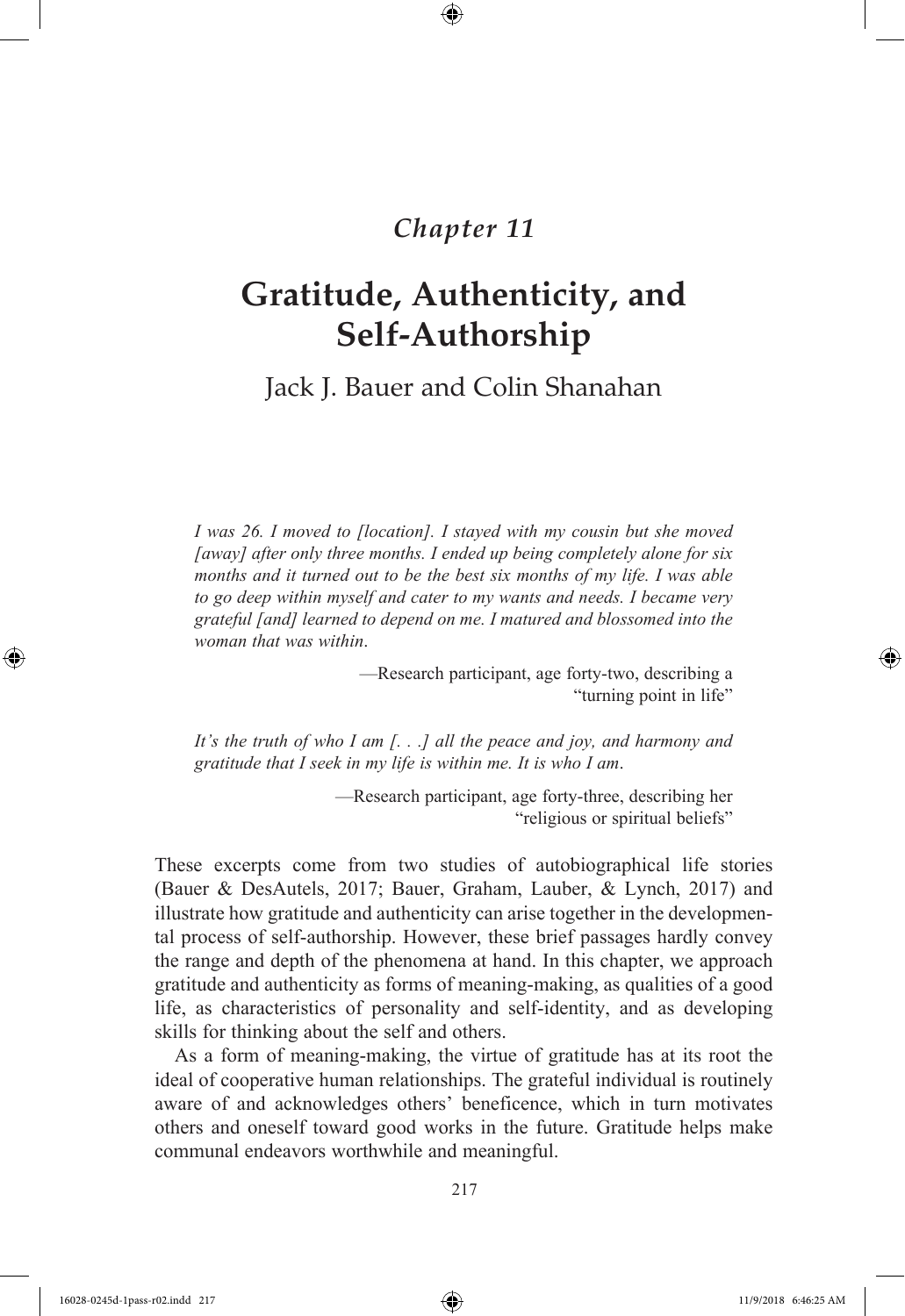⊕

As a form of meaning-making, the virtue of authenticity has at its root the ideal of freedom. The authentic individual acts and maps out a life according to an internal compass pointing to a magnetic north that is oneself, which in turn motivates the individual person to be more than just a cog in the social machine. Authenticity helps make agentic endeavors worthwhile and meaningful.

Living thankfully and authentically are hallmarks of a good life. Where gratitude and authenticity have been studied together, they correlate (Wood, Linley, Maltby, Baliousis, & Joseph, 2008). Yet gratitude and authenticity have received little joint attention in either theory or empirical research, perhaps because the two virtues seem to be so different. Gratitude is about giving thanks, whereas authenticity is about being true to oneself. Expressions of gratitude are readily recognizable (Emmons, 2004), whereas expressions of authenticity are subtler, made known only in light of one's interior life. Gratitude appears to be necessary for human reciprocity and social relations (and perhaps the survival of our species [Bonnie  $&$  de Waal, 2004]), whereas authenticity (at least in its existential sense) is a more refined virtue, hardly necessary for survival and reproduction. Gratitude, even as measured in various ways, routinely correlates with measures of subjective or psychological well-being (for a review, see Wood, Froh, & Geraghty, 2010), whereas high levels of authenticity correlate with either high levels of well-being (Kernis, 2003) or low levels of well-being (Shimai, Otake, Park, Peterson, & Seligman, 2006), depending on how authenticity is measured. It might seem as though the only connection between gratitude and authenticity is that they appear as two virtues on a list of character strengths (e.g., Shimai et al., 2006).

However, gratitude and authenticity converge in a way that is central to the development of a good life, particularly when viewed through the lens of self-authorship. In authoring or narrating one's self-identity, the person values and positions the self and others relative to each other—a process that informs and is informed by the experiencing and expressing of both gratitude and authenticity. In this chapter, we examine how gratitude, authenticity, and self-authorship jointly facilitate the individual's developing capacity to understand the interdependent nature of both personal experience and a good life. The result is a mutually increasing capacity for *authentic gratitude* and *grateful authenticity*.

# **GRATITUDE**

Gratitude is a complex phenomenon and has been approached as a situationbased emotion (e.g., DeSteno, Bartlett, Baumann, Williams, & Dickens, 2010; McCullough, Kilpatrick, Emmons, & Larson, 2001), a motivation (e.g., Froh,

⊕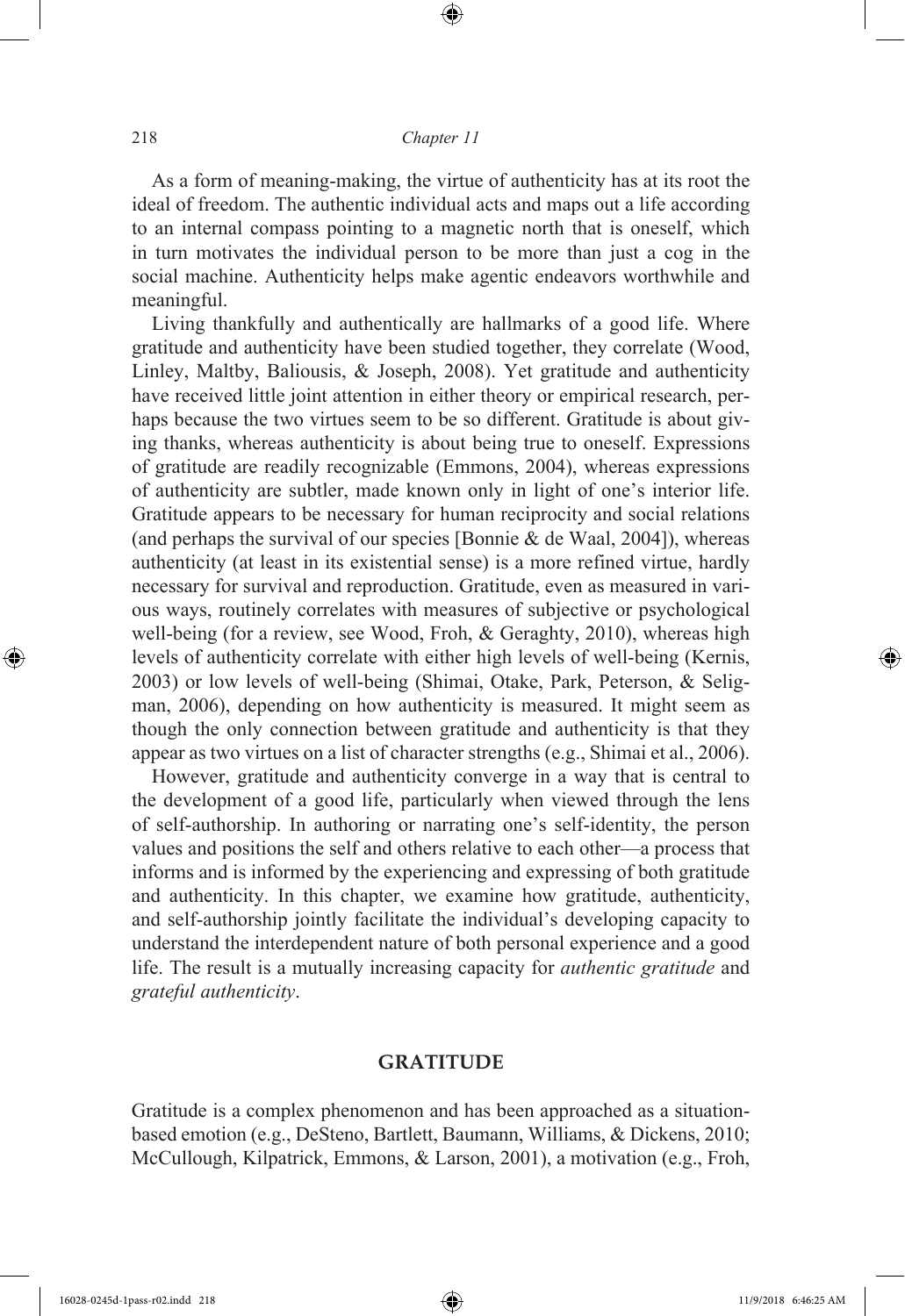Bono, & Emmons, 2010), a moral barometer (McCullough & Tsang, 2004), a cause of well-being (Emmons & McCullough, 2003), a facilitator of relationships (Algoe, Haidt, & Gable, 2008; Algoe, Frederickson, & Gable, 2013), a duty or rule that cultures universally encourage their members to express (Emmons & Crumpler, 2000), and a spiritual or transcendent experience (e.g., McCullough, Tsang, & Emmons, 2004). These features play important roles in the present chapter, but all through the lens of the development of gratitude as a virtuous personality characteristic—that is, as a feature of a good life.

For gratitude to serve as a feature of a good life, gratitude must be expressed and experienced routinely in a person's life—a characteristic of one's thoughts, feelings, and behaviors (McCullough et al., 2004). McCullough and Tsang (2004) review support for Cicero's claim that gratitude is the "parent of the virtues." We take this position, arguing from a developmental perspective that the *expression* of gratitude represents one of the earliest virtues we teach young children to exercise, from which later in childhood develops a more genuine (in other words, more authentic) *experience* of gratitude, with increasingly deeper experiences of gratitude as authenticity develops in one's narrative self-identity.

As a parent of other moral virtues, gratitude involves certain minimum requirements for thinking and acting virtuously. Gratitude is among the primary or basic motivators of moral behavior (McCullough & Tsang, 2004). Gratitude involves one of the more primitive features of conventional definitions of moral reasoning: attributing intentionality of the good to another person (McCullough et al., 2001). We are not specifically grateful to someone if we believe they *had* to help us (i.e., it was their duty) or if we believe their helping us was by accident or a byproduct (Roberts, 2004). Furthermore, the fact that we know others might be grateful serves as an additional motivation to do good.

Gratitude may well serve to facilitate social reciprocity, raising the question of gratitude's evolutionary function in humans and other primates (Bonnie & de Waal, 2004). Reciprocal social arrangements, in which one organism repays another organism for bestowing some good, is common in the animal world. However, gratitude is relatively uncommon among species, as it requires a mental capacity for making attributions of agency that further facilitate reciprocal behaviors. This ability for "calculated reciprocity" is largely restricted to humans, chimpanzees, and possibly other primates (Bonnie & de Waal, p. 220). However, the bar is high: merely "attitudinal reciprocity" (p. 220), or mirroring the other's attitude, is not enough to be considered gratitude. Bonnie and de Waal emphasize the cognitive complexity required for such reciprocal interactions to be called gratitude.

The concept of genuine gratitude or authentic gratitude can be defined by the capacity not only to express gratitude as a social script but also to

 $\bigoplus$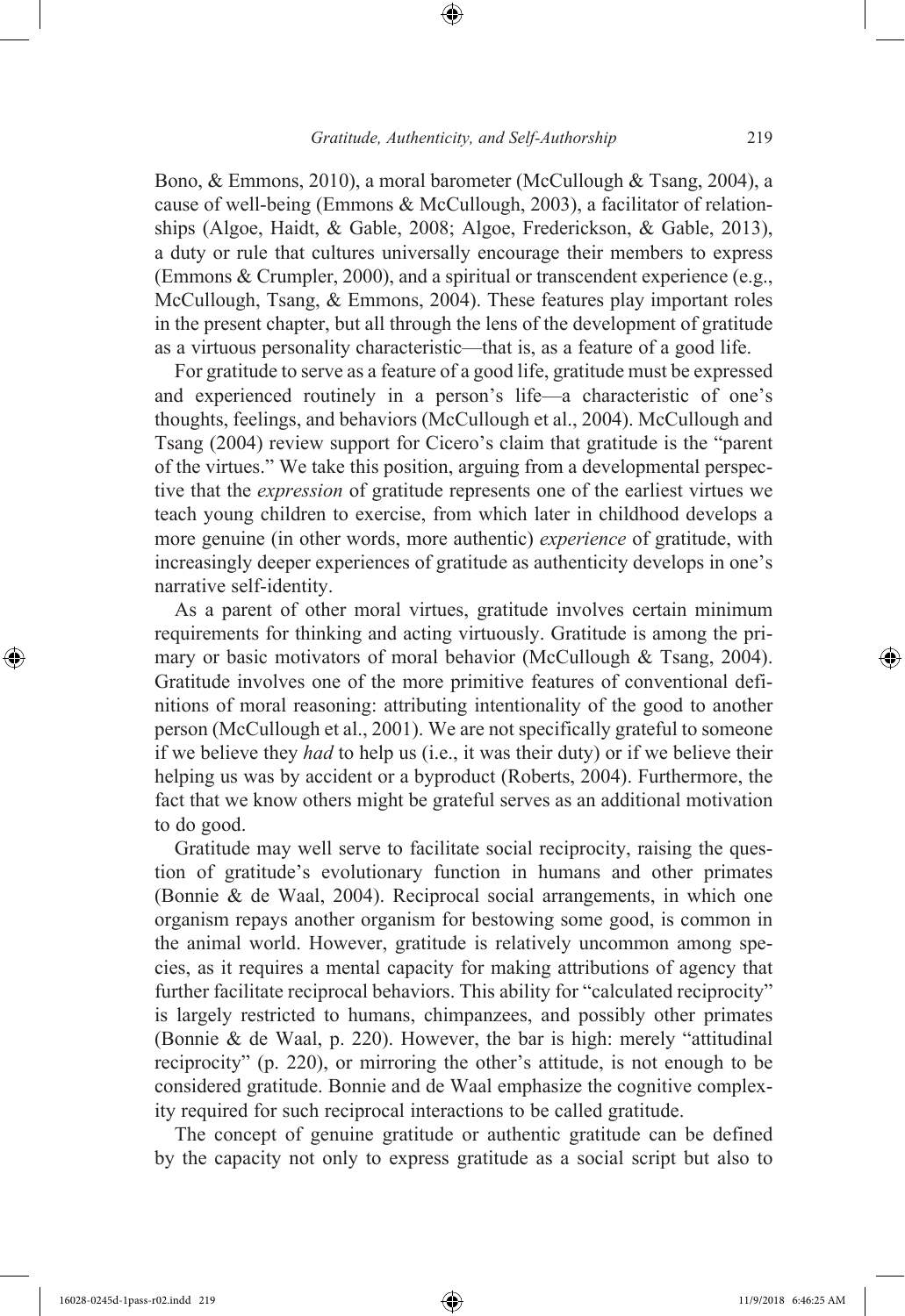⊕

*experience* the emotion of gratitude (Froh, Miller, & Snyder, 2007). The difference here is between knowing when to say "thank you" and knowing why gratitude is appropriate, the latter of which facilitates feeling grateful. Such authentic gratitude seems to develop as a routine characteristic of personality sometime in later childhood (more on this later). Yet the authentic gratitude of the child is not the authentic gratitude of the adult, who has considerably heightened capacities for living authentically, the topic to which we turn next, before eventually considering how authentic gratitude (and grateful authenticity) develop as a function of an increasingly more humane and interdependent self-authorship.

# **AUTHENTICITY**

Gratitude may require more cognitive complexity than almost any other species can muster, but compared to other human virtues, gratitude falls on the simpler side of the scale. Whereas gratitude lays a simple foundation for other moral virtues, authenticity functions as one of the more complex, developmentally advanced forms of virtue. Gratitude is a requirement of a good life; authenticity is an aspiration of it.

Or so it would seem to philosophers of ethics and virtue. But at least one model of authenticity in psychological science and in folk psychology claims that authenticity does not require a moral consideration of others' welfare.

#### **Essentialist versus Existentialist Authenticity**

Generally speaking, authenticity is being true to yourself. But is it better to be what you were born to be, rather than what you want to be? Or is it better to be what you want to be, rather than what you were born to be? The two questions presuppose two important definitions of authenticity that are often pitted against each other: essentialist authenticity and existentialist authenticity (Bauer, in press). We describe each of them further, but we first wish to emphasize that essentialism and existentialism are two philosophical positions that make both ontological and ethical claims about the source and functioning of the self and personhood. As forms of authenticity, essentialist and existentialist authenticity represent two models that are studied by researchers in psychology and that are held intuitively in folk psychology (although only recently have these models been framed as *essentialist* and *existentialist*; Bauer, in press).

These two positions are not mutually exclusive but rather are contrasted by *developmental capacities*. The capacity to be authentic from an essentialist perspective develops prior to the capacity for existentialist authenticity.

AuQ51

⊕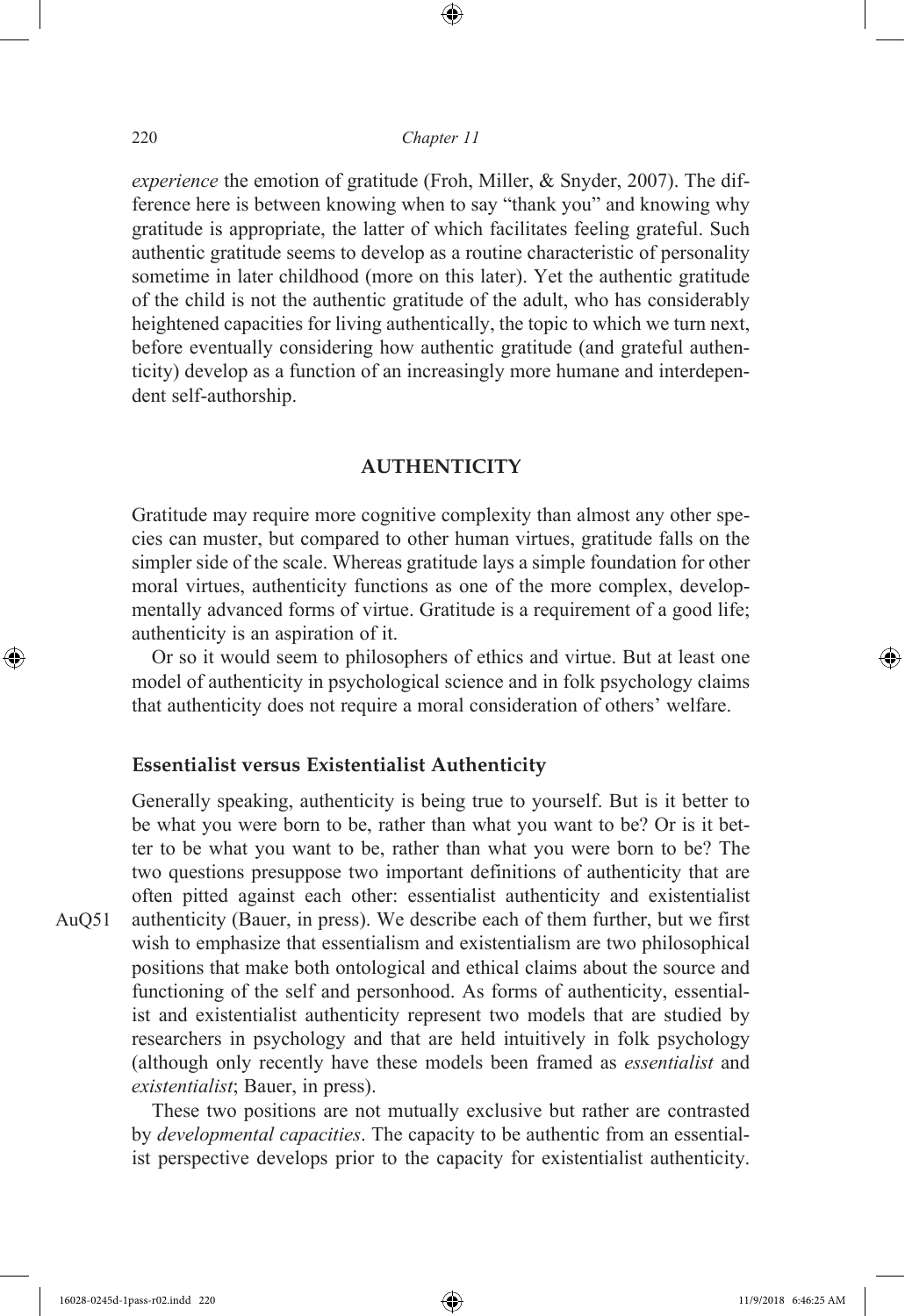The qualities of existentialist authenticity *include* some of the qualities of essentialist authenticity but are not bound to them. Existentialist authenticity is characterized by capacities that build on those of essentialist authenticity but in addition include capacities that develop later.

**Essentialist authenticity.** Essentialist authenticity means being *true to your traits*, especially the most deeply embedded of your traits—"what you were born to be" or "what you were brought up to be." The term "essentialist authenticity" refers to the belief that one's true self already exists in oneself the core traits that, left to their own devices, would (and should) govern one's behavior (e.g., McGregor, McAdams, & Little, 2006). Not only that, but these core traits do not necessarily require much self-discovery or psychological unearthing; these traits may well be readily observed, like extraversion or even aggression. Essentialist authenticity asks the person to live out those core personality characteristics that are considered to be implanted or embedded within us—that is, shaped by nature (i.e., one's genetically predisposed traits), nurture (i.e., one's socially ingrained traits), or some supernatural force (e.g., one's god-given soul). Whereas the attempt to enact one's essence *may* involve intense efforts toward self-discovery, the goal of essentialist authenticity may also be simpler to conceptualize, such as the attempt to enact those traits that one believes to be factually and *inherently who we are*. To some degree, concern for others' welfare may be beside the point. Let's say Donald routinely disparages others. If Donald is a belligerent soul (i.e., belligerent in essence), then not only is he justified in disparaging others but he also *should* do so, because then he is being authentic: "It's just Donald being Donald."

**Existentialist authenticity.** Existentialist authenticity means being *true to our values*, or being "what you want to be." The term *existentialist authenticity* refers to the belief of existentialist philosophers that the person *constructs* a self-identity based on virtues that one chooses and that carry responsibilities for the welfare of others (Sartre, 1943). However, the "choosing" that we have in mind is not radically constructivist. It is constructivist to the degree that psychosocial development in practice will allow (Erikson, 1950; McAdams, Diamond, de St. Aubin, & Mansfield, 1997): the narrative construction of a self-identity is rooted in certain biological and social affordances that limit choices as well as the person's capacity to conceptualize and enact those choices (Taylor, 1989). Thus, by *existentialist authenticity*, we mean a eudaimonic, existentialist authenticity (Bauer, in press). This constructing and choosing does not mean that the person can simply choose some particular virtue and that this choosing makes the person virtuous. Something of essentialism obtains: We in fact are born and bred to have particular characteristics, some of which are virtuous, which limits the degrees to which we can enact various virtues. Existentialist authenticity, then, is part self-discovery and

 $\bigoplus$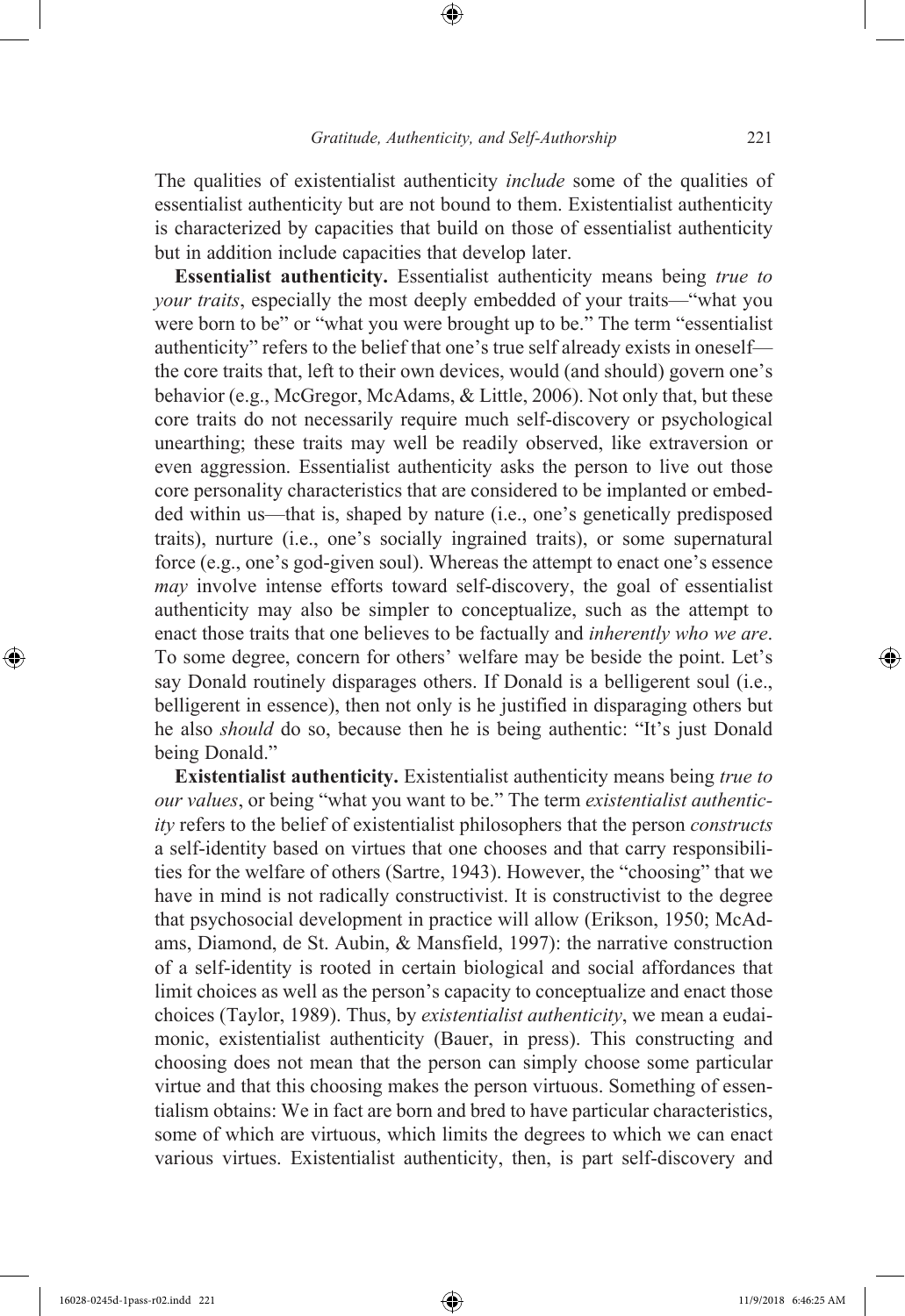⊕

part self-creation (May, 1969). Of those particular virtues (and vices) that we discover "within" us and that we can cultivate like skills (Annas, 2011), we choose some and not others. To the degree that we—after critical examination of our ethical roles and responsibilities in a world of others—cultivate and enact virtues that we value or identify with, we live more authentically from an existentialist perspective.

These virtues are typically subtle and are not easily articulated, even if they might fall under categories like "wisdom" or "love." The person who enacts these authentic virtues routinely recognizes the formidable forces, both external and internal, that often seem to conspire against pursuing wisdom or love. Enacting existentialist authenticity, generally speaking, requires decades of development, self-examination, testing one's idealized virtues in real-life contexts, and modifying or reconstructing one's (narrative) self-identity in light of the outcomes and one's evolving ideals. This development over decades leads the individual to recognize not only how to enact one's own configurations of virtues and abilities but also how deeply and pervasively dependent one's life and self-identity are on other people. Such understandings and processes are critical to the developmental processes of Maslow's (1968) self-actualization, Rogers's (1961) fully functioning person, and Jung's (1959) individuation.

**Essence of what?** The notion that essentialist authenticity might not involve a concern for morality might sound strange, because eudaimonists (e.g., Flanagan, 2007; Haybron, 2008; Waterman, 2013) generally posit an ingrained essence that depends on ethical reasoning. However, essentialist authenticity focuses on the essence of one's *personality*, *not of ethics* or living a good life. For the person who believes in essentialist authenticity, authenticity is a matter of living according to one's core personality characteristics, which may or may not have anything to do with ethics. In contrast, existentialist authenticity focuses on the *ethical essence* of one's personality—those personality characteristics that facilitate the living of a morally *good* life. Whereas Sartrean existentialism emphasizes the radical primacy of choice and free will, existentialist perspectives can also include a position of choice within the limits of one's deeply embedded characteristics (given by genes or social environments), such that one's understanding of self and others is a matter of biologically, psychologically, and socially contextualized meaning-making (particularly in narrative forms—e.g., Guignon [2004] and Ricoeur [1985]).

**The role of gratitude.** Gratitude plays different roles in these two definitions of authenticity. Essentialist authenticity as a broad class of authenticity requires no gratitude at all. However, essentialism in virtue ethics more broadly is found in the eudaimonic tradition, which emphasizes the essence *of* the person and requires dependence-related virtues like gratitude, compassion, and generosity (Chappell, this volume; MacIntyre, 2001). Of course,

⊕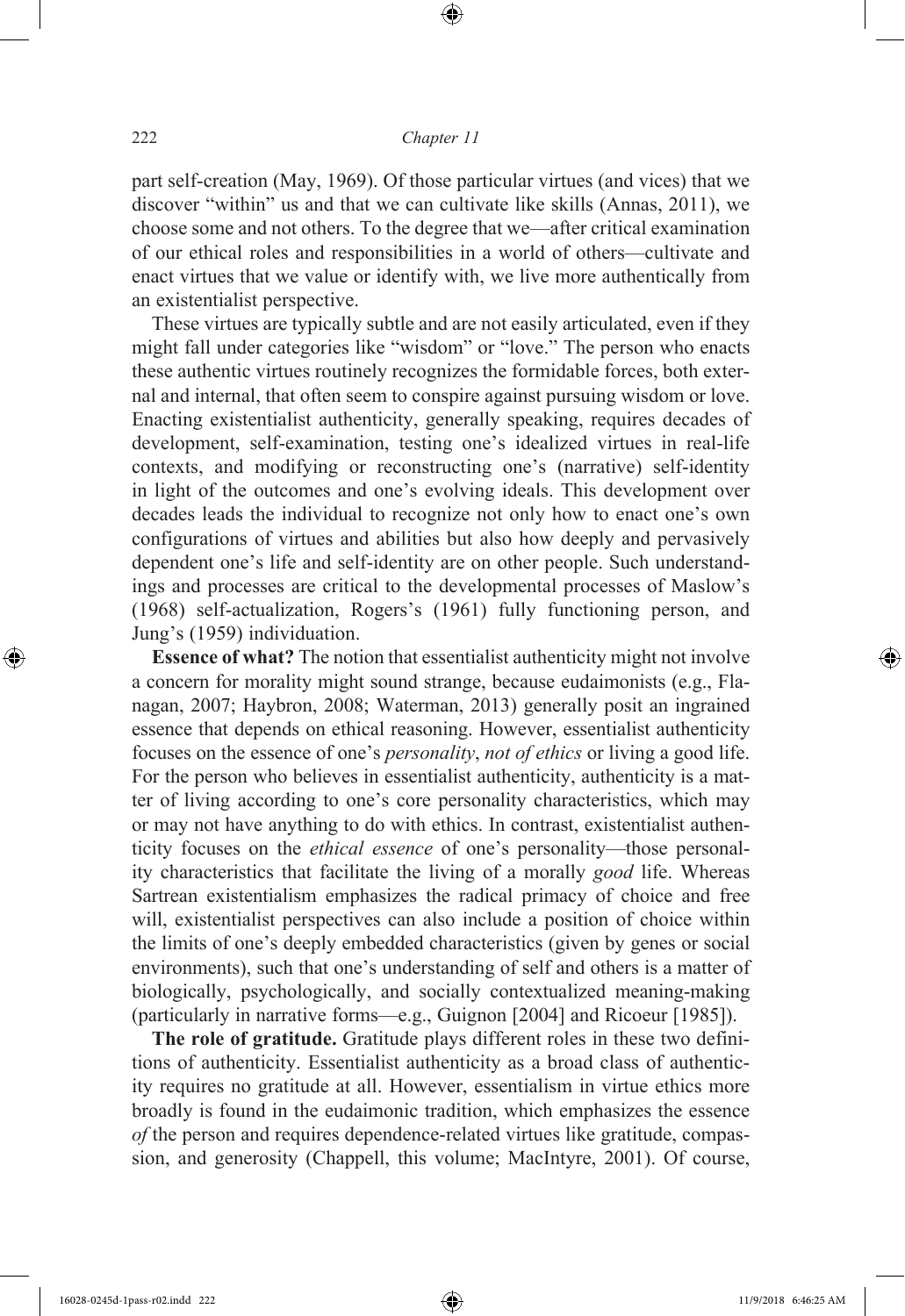individuals who hold an essentialist view of authenticity may well feel and express gratitude to those they believe to have contributed to their formation. Individuals might be thankful to their parents, their god, or any number of other people or forces that created their inner essence. But gratitude is not necessary for essentialist beliefs in authenticity. Only enacting one's inner essence, whether morally virtuous or not, is necessary.

However, gratitude plays a critical role for existentialist authenticity, which is inherently moral. "Authenticity requires something more than making a decision to identify with something, where *what* we identify with is irrelevant" (Guignon, 2004, p. 155). "Instead, we need to see that our identity-conferring identifications are drawn from, and are answerable to, the shared historical commitments and ideals that make up our communal life-world." Existentialist authenticity involves an awareness of the causes, constitution, and effects of personhood as inherently embedded in a world of others. Such an awareness of oneself would seem to lead naturally to an appreciation for and gratitude toward other people and forces. We call this *existentially authentic gratitude*.

#### **Self-Discovery: Essentialist or Existentialist Authenticity?**

Existentialist authenticity in the eudaimonic tradition also involves a searching for or otherwise trying to discover and enact a true self that is buried deep within. This process of self-discovery might look like an essentialist belief (and to some degree it is), but three factors steer this process in the existential direction.

First, whereas essentialist authenticity may involve a process of selfdiscovery, self-discovery involves not merely acting in accord with the many characteristics that one discovers in the process of self-searching but also an acknowledgment of one's *choosing* from them—choices that rest on which personal characteristics one values and does not value. Existentialist authenticity does not ignore the fact that certain characteristics are deeply embedded by nature and nurture. Essentialist authenticity involves a belief that nature and nurture are all that matter for authenticity. As it turns out, individuals who strive to match their chosen personal values with their inborn traits were found to have especially high levels of psychological health and well-being (Sheldon, Ryan, Rawsthorne, & Ilardi, 1997). (However, we note that subjective well-being is not a requisite of existentialist authenticity.) In any case, for the existentialist, "Self-discovery requires *poēsis*, making" (Taylor, 1991, p.62). Recently we found that people who hold essentialist beliefs in authenticity value discovery but not creation metaphors of the "true self," whereas people who hold existentialist beliefs in authenticity value both discovery and creation metaphors of the "true self" (Shanahan & Bauer, 2018).

⊕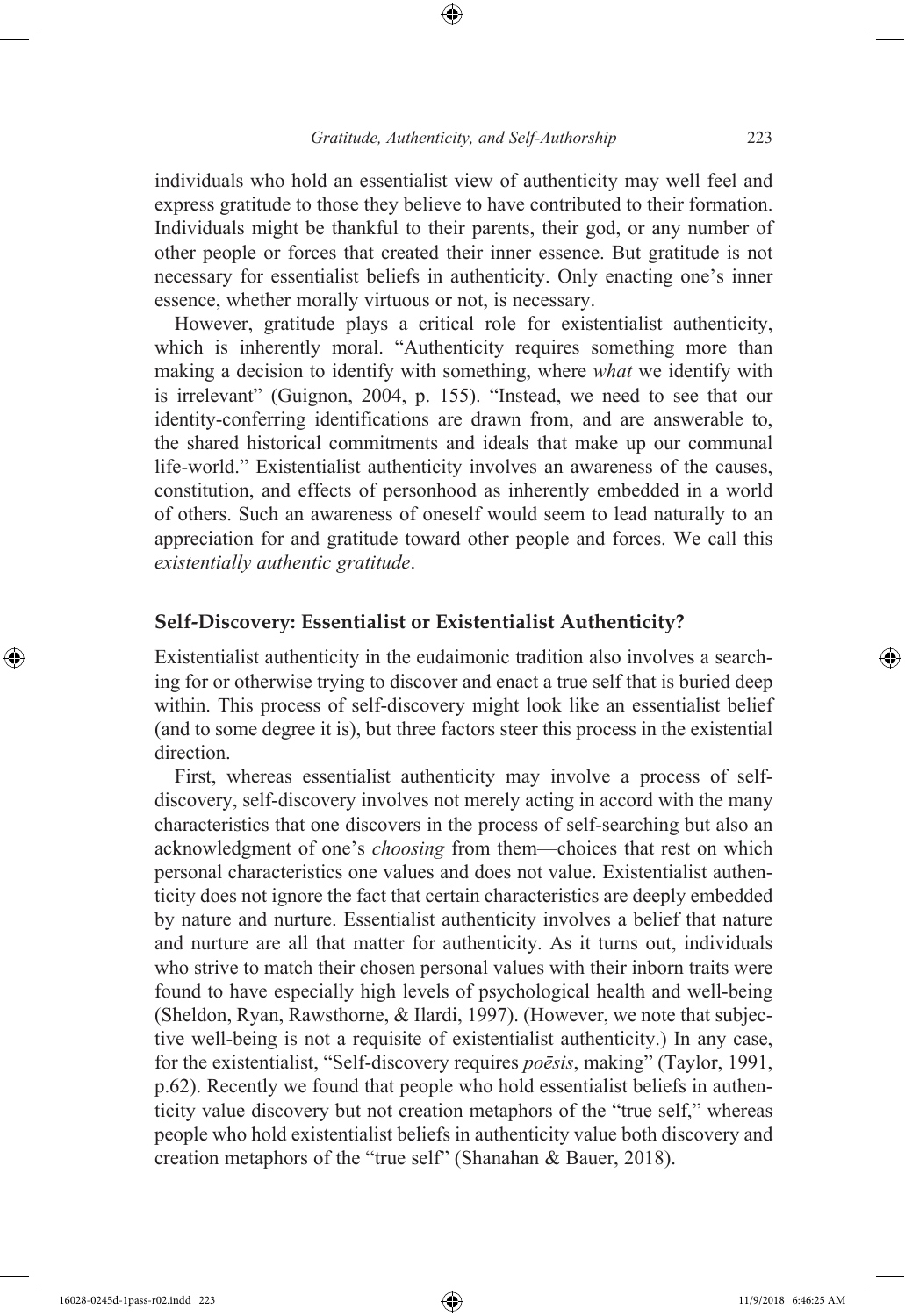⊕

Second, whereas a belief in essentialist authenticity need not accept the idea that one's true self must have something to do with morality, ethics, or concern for others' welfare, a belief in existentialist authenticity claims that authenticity is inherently a moral concern. The active pursuit of self-discovery is ultimately about choosing to become more virtuous (i.e., to enact virtues more routinely). Recently, we found that people who hold existentialist beliefs in authenticity score higher on measures of identifying with ethical concerns—gratitude and generativity specifically, and morality in general—whereas people who hold essentialist beliefs in authenticity do not (Shanahan & Bauer, 2018).

Third, the sense of interdependence is central to existential authenticity. Consonant with an existentialist perspective on authenticity, Charles Taylor (1991, p. 41) writes, "Authenticity is not the enemy of demands that emanate from beyond the self; it *supposes* such demands" (emphasis added). We add that, given the maturity of authenticity that we explain later, these demands are not viewed as exclusively burdensome but rather as a natural extension of human interdependence. It would seem that gratitude would logically and naturally follow from an awareness of such an interdependent reliance on others. However, gratitude is scarcely mentioned in either the philosophy or psychology of authenticity (e.g., Guignon, 2004; Sartre, 1943). Indeed, one of the three dimensions of a prominent self-report measure of authenticity (Wood et al., 2008) casts "accepting external influence" as *antithetical* to authenticity.<sup>1</sup> We note that the self-report items that measure "accepting external influence" are especially conformist in nature. In contrast, existential authenticity as a moral virtue requires a post-conformist capacity to think about the necessarily interdependent relation between self and others (see the developmental section next on the role of the conformist mindset in gratitude and authenticity)—and requires, it seems to us, an experience of gratitude.

As an example of this grateful kind of authenticity, Abraham Maslow (1968) notes that the self-actualizing person, whose central characteristics feature authenticity, experiences deep gratitude toward other people or a transcendent entity. Experiences of existential enlightenment (Maslow's "peak experiences" included), which are in many ways acute experiences of authenticity, are notable for profound experiences of gratitude (James, 1902). As a personality characteristic, existential authenticity involves a deep sense of gratitude, which we explain later, after first explaining how the development of self-authorship serves to bridge gratitude and authenticity.

### **SELF-AUTHORSHIP**

Gratitude and authenticity are not merely virtuous characteristics that can be used to *describe* a person who routinely enacts those virtues. These are also

⊕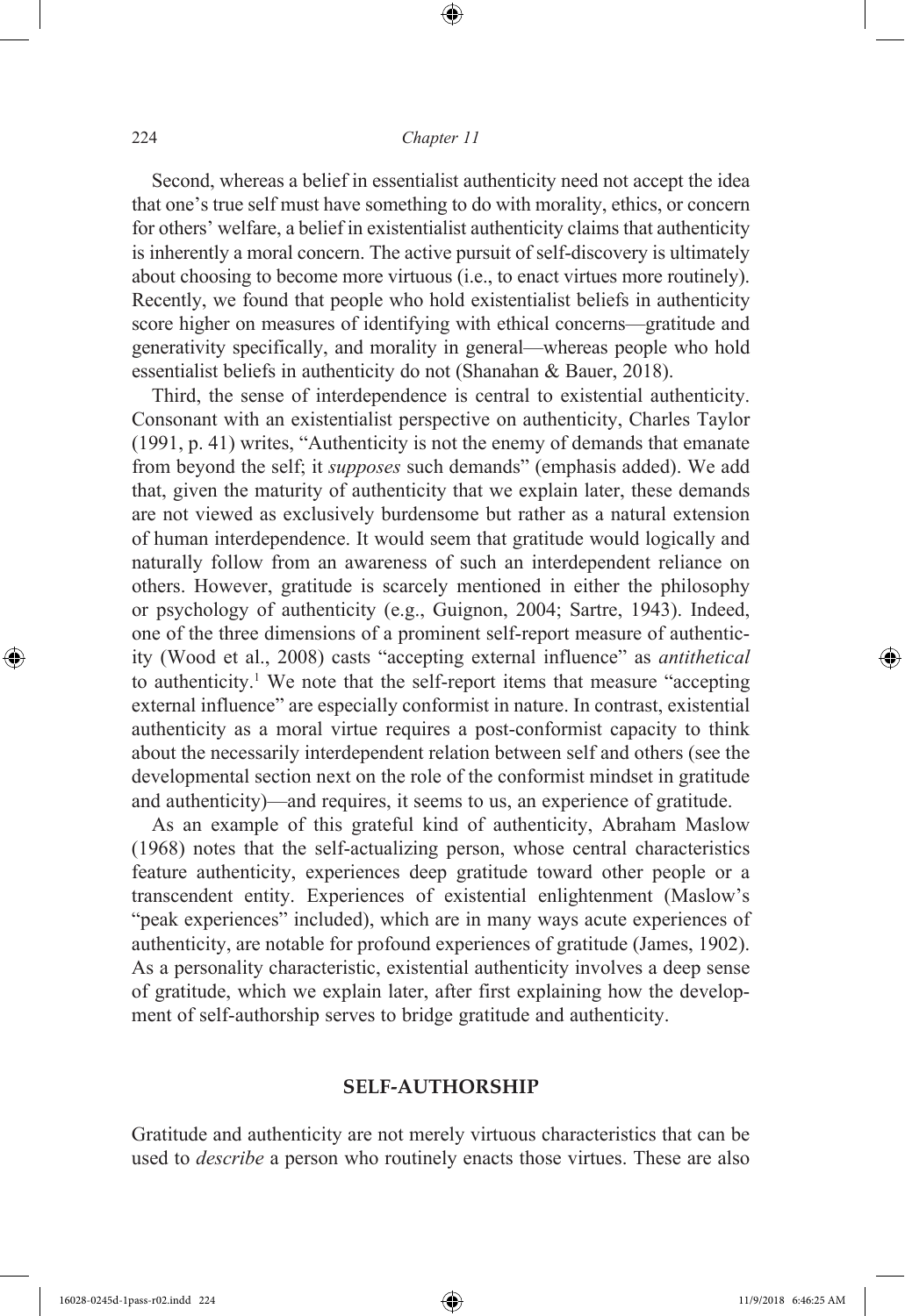virtues with which some people *identify* and routinely *strive* to enact. For such people, gratitude or authenticity is a personally meaningful value. These people *believe in* the virtue of gratitude or authenticity. When people strive to live gratefully and authentically, these virtues become personally meaningful features of their self-identity.

People create a self-identity—that is, their personally meaningful understanding of themselves over time—in the stories they construct and tell about their lives (McAdams, 2008). In creating a *narrative self-identity*, the person attempts to make sense of the myriad aspects of her life (of oneself as a whole, particular characteristics of oneself, other individuals and groups as wholes and in particular events, specific actions, things, etc.). The idea that a life story is *an attempt* raises the question: What are people trying to do in constructing a life story, in making sense of themselves and their lives? In a nutshell, people are trying to create a good life—and they do so by trying to create a *good life story* (Bauer, 2016). For people who identify with the virtues of gratitude and authenticity, these virtues surface as themes in people's life stories—themes on which a good life story is based.

# **Cultural Master Narratives of Gratitude and Authenticity**

Individuals are not left on their own to create a good life story, nor need they reinvent the wheel. Cultures provide individuals with models of virtues and even stories of virtues by which to live. Such stories are known as *cultural master narratives* (Hammack, 2011; McAdams, 2006). Cultural master narratives are stories that a culture treasures for the virtues those stories extol. These stories and virtues pervade a culture. They are found across forms of publishing and cultural discourse that are produced by social institutions. Cultural master narratives are found in literature, film, music, religion, politics, education, government, commerce, media, and advertising. Cultural master narratives present models for individuals on what a good life is—and on how to construct (and live out) a good life story (Bauer, 2016). Individuals borrow from cultural master narratives to interpret and plan their actual lives.

Enter gratitude and authenticity: individuals draw on cultural master narratives that feature the virtues of gratitude and authenticity. The stories and mythology of all major religions and cultures around the world emphasize the virtue of gratitude (e.g., Emmons, 2004; Roberts, 2004; Steindl-Rast, 2004). In these stories, individuals are reminded and encouraged to express and experience thanks to friends, parents, authority figures, legendary sages, social institutions, belief systems, animals, natural or supernatural forces, and even one's enemies. In religious contexts, expressions of gratitude toward a central religious figure (e.g., the Abrahamic religions' God, the Buddha) are often offered as part of prayer, religious rituals, and everyday

⊕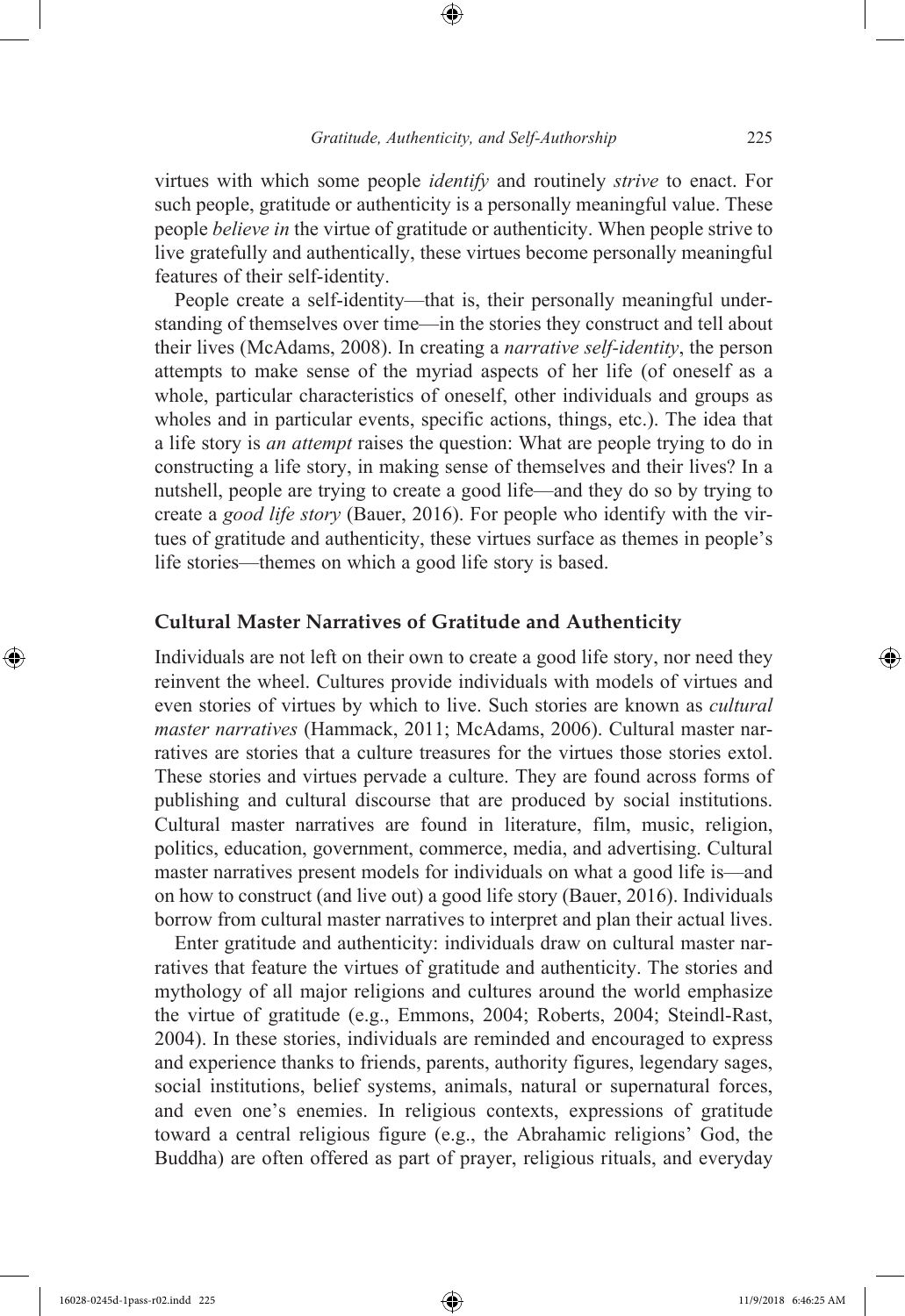rituals like meals. Cultural master narratives of origin myths (in which the universe is created by a god in human form, animal form, an egg, etc.) emphasize the importance of gratitude toward the creator or creation itself (Campbell, 1988).

Similarly, stories in (especially Westernized, industrialized) cultures emphasize the virtue of authenticity—the ideal of being oneself, being true to oneself, and being the genuine article. From commercial advertising to literature and film, individuals are advised from a young age to "be yourself." The ideal of authenticity as a cultural master narrative is found in perhaps its most crystallized form in the *Bildungsroman* genre of literature, featuring comingof-age and character-development stories (Bauer, 2016). Generally speaking, the *Bildungsroman* protagonist rejects mainstream life and values, sets off on a course of personal adventure, receives training from a master (e.g., in the arts or spirituality), is tested by evil forces (generally symbolizing features of mainstream life), masters them, and returns to society to help or transform it—all the while developing an increasingly authentic understanding of oneself (Jeffers, 2005).

#### **Narrative Tools of Self-Authorship**

Individuals identify with cultural master narratives of gratitude and authenticity in an attempt to live out these virtues and to construct a good life story—a life story of a good life. But individuals do not simply buy into cultural master narratives wholesale. Individuals do not simply try to turn their lives into an exact replica of a cultural master narrative. Instead, individuals treat cultural master narratives like a buffet, ingesting only the features of those stories that the individual finds palatable. Cultures do shape what most individuals will find palatable, but individuals' tastes also vary widely. In drawing on cultural master narratives, individuals select this value, that image, this script, that character prototype, and so on, thereby creating a relatively unique life story, somewhat like a plate in a buffet (if only it were that easy, or that tasty).

Let's switch metaphors from a buffet to the construction of a building. To construct meaning in her life story, the person relies on the same narrative tools that writers of cultural master narratives use—tools like narrative tones, imagery, themes, structure, scripts, and character prototypes. Two narrative tools that are especially relevant to the present topic are narrative *theme* and narrative *structure*. (Importantly for research, all these tools of selfauthorship can be measured by first asking people to tell or to write personal narratives and then by identifying systematically the degree to which these tools—tones, themes, structures—are featured in the narratives, and finally by describing those features either quantitatively or qualitatively.)

⊕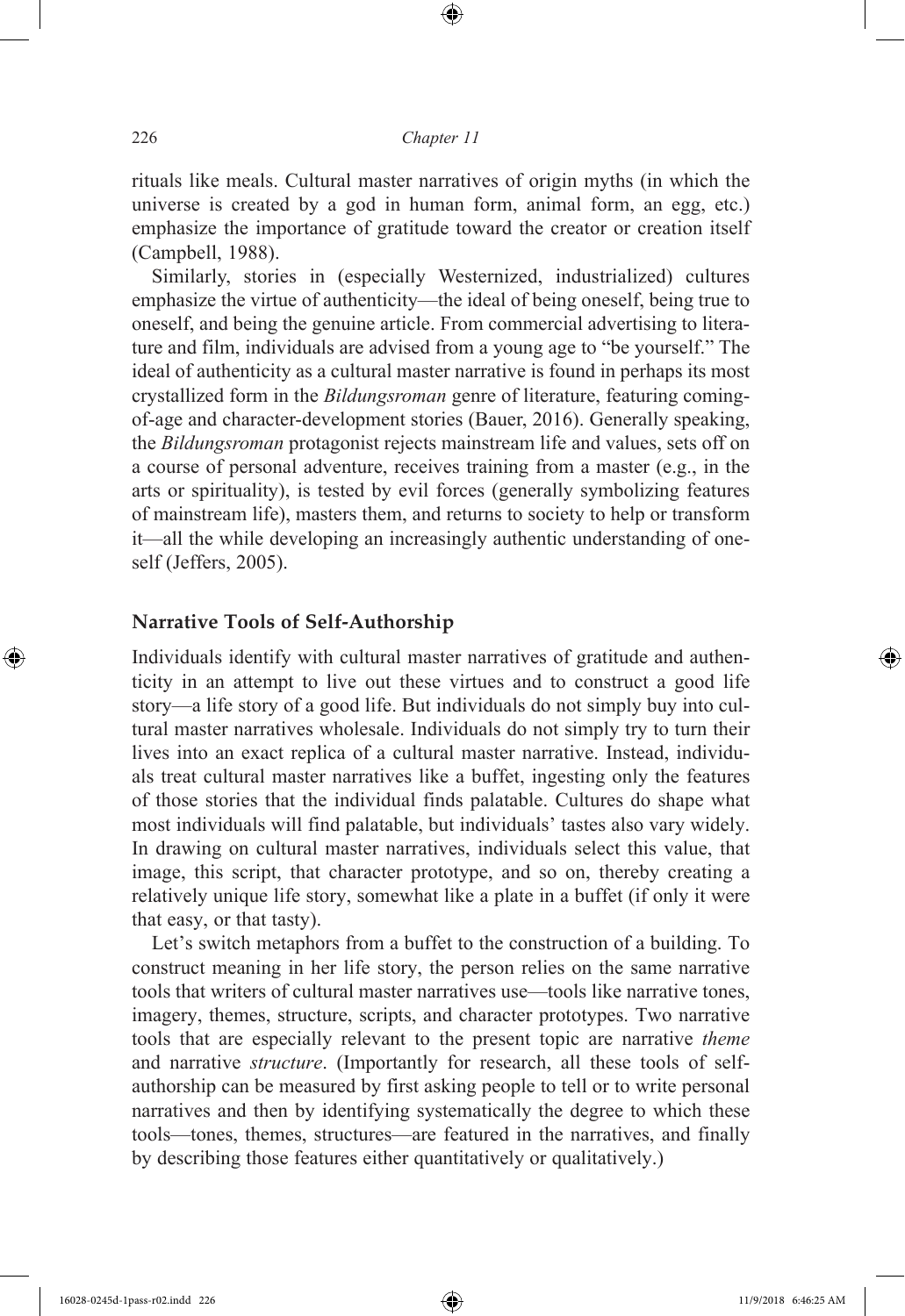# **Themes of Gratitude and Authenticity**

Narrative themes tell us why a person or event is important. Themes reveal what the narrator or various characters in a story value, want, and are motivated by. Narrative theme is a tool for harnessing abstract values and motives onto the concrete events and people in a story. Agency and communion are two of life's greatest themes, encompassing a range of values and motives, such as (respectively) power and love, independence and dependence, and mastery and nurturance (McAdams, 1993). Themes serve as a character's or narrator's meaningful basis of interpretation and reasons, justifications, and purposes of action. Virtues, like other types of value, serve as themes in life stories (Bauer, 2016). The virtues of gratitude and authenticity serve as themes in the life stories of people who identify with those virtues. People convey their valuing and identifying with virtues in personal narratives that feature the person possessing, seeking, or otherwise being motivated by those virtues (Bauer & DesAutels, in press). Gratitude or authenticity can be said to characterize a person's narrative self-identity when themes of gratitude or authenticity surface in many of the episodes of that person's life story.

**Themes of virtuous growth.** A third great theme of life stories is growth and more particularly, eudaimonic growth (Bauer, 2016). Whereas themes of agency and communion deal with orientations toward the individual person and others (respectively), which might be thought of as orientations in psychosocial space, the theme of growth deals with an orientation toward psychosocial *time*. Growth themes can come in the form of or overlap with either agentic or communal themes. More important for the study of gratitude and authenticity, however, is the *humanistic* (rather than materialistic, egoistic, or economistic) value orientation of growth themes (Bauer, McAdams, & Pals, 2008). Narrative growth themes focus on humanistic concerns of cultivating deeper personal experiences via personally meaningful activities and relationships, rather than materialistic or egoistic concerns for social status, selfimage, physical appearance, approval-seeking or approval-gaining, and other concerns that reflect an economistic view of personhood. Humanistic values and narrative themes facilitate virtuous development and well-being years later (Bauer & McAdams, 2010; Kasser, Koestner, & Lekes, 2002; Kasser & Ryan, 1996). While economistic concerns are also important to consider in navigating the pragmatics of life, humanistic concerns are more directly tied to the development of virtues like gratitude and authenticity (e.g., Froh, Emmons, Card, Bono, & Wilson, 2011; Kernis, 2003; Wood et al., 2010).

**The theme of gratitude.** The expression of gratitude is relatively easy to detect in a narrative: statements of thanks or appreciation for others generally indicate a valuing of others' help. Gratitude involves an attribution of beneficent agency to the other (McCullough & Tsang, 2004), which is to say,

⊕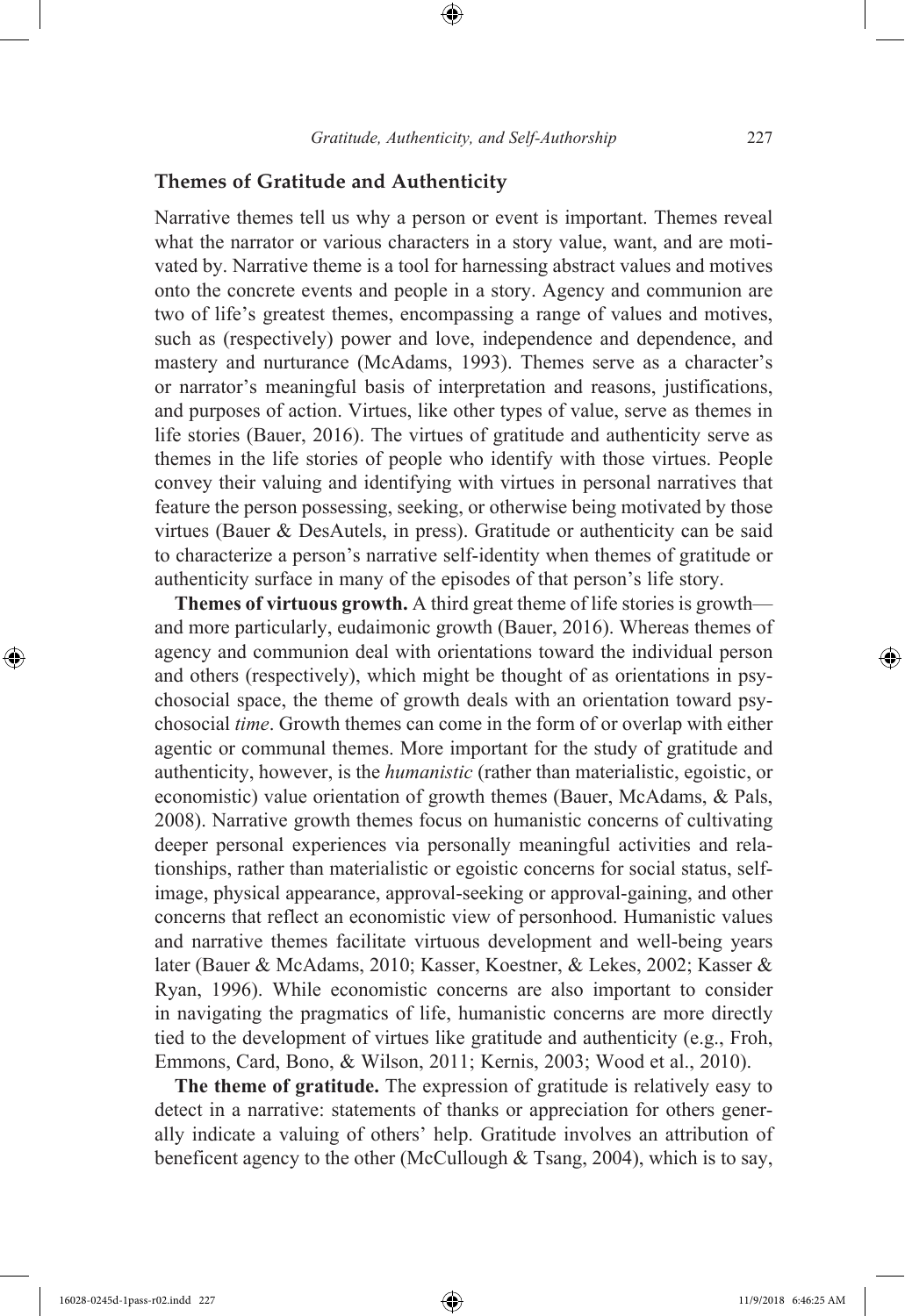a *valuing* of a particular person and a particular kind of action. The valuing of a particular kind of action is what makes gratitude a theme in narratives: gratitude in a narrative reveals the narrator's valuing of helpful behavior.

On the topic of helpful behavior itself, we note that helping oneself is not a virtue of gratitude. But expressions of genuine gratitude are not selfish, even if they serve the self in a relationship of reciprocal social exchange (DeSteno et al., 2010). Expressions of gratitude reflect an acknowledgment of the moral good of helping (Emmons, 2004). Consider the converse: when a personal narrative describes how the narrator cared for others, the narrative has a communal theme, expressing a personal valuing of caring (McAdams, 1993). Narratives that express personal contributions to the welfare of future generations have themes of generativity (McAdams & Guo, 2015), a developmentally salient theme that we examine later. Thus, expressions of gratitude—even in their simplest forms (see section on narrative structure) reflect a personal value orientation toward the virtue of helping.

Furthermore, themes of gratitude in a narrative, as expressions of genuine gratitude, are *self-reflections, not social-exchange paybacks*. The expression of gratitude in a life story or a personal narrative is not the same as the expression of gratitude in real time, when individuals say or otherwise express thanks for what others have given to oneself. Narrated gratitude is a *reflection* on a past event in which the narrator is conveying to the listener—and to oneself—the importance of expressing thanks for benefits received. Again, the expression of gratitude in a personal narrative, which is more reflective than expressing gratitude in situ, reveals that the person *values* gratitude—or at the very least recognizes the personal benefit of expressing gratitude.

**The theme of authenticity.** Authenticity is more difficult than gratitude to detect in a life story (from the researcher's perspective). This difficulty reflects how much more difficult it is to live authentically and to articulate doing so than it is to experience and express gratitude (from the narrator's perspective). Authenticity as a theme in a narrative comes in both essentialist and existentialist forms, as distinguished earlier.

To give some examples of what authenticity sounds like from essentialist and existentialist perspectives, the following excerpts come from a self-report questionnaire, the Essentialist and Existentialist Authenticity Scale (EEAS; Shanahan & Bauer, in preparation). Themes of essentialist authenticity convey the value of acting in accord with personality characteristics that are deeply embedded, whether by nature or nurture. These themes come in forms like "my true self is who I was meant to be, as defined by my divinely created soul," "my true self is who I was born to be, as defined by my genetics," and "my soul or inner essence is unchanging. It is the foundation of my authentic self." Themes of existentialist authenticity come in forms like AuQ52

⊕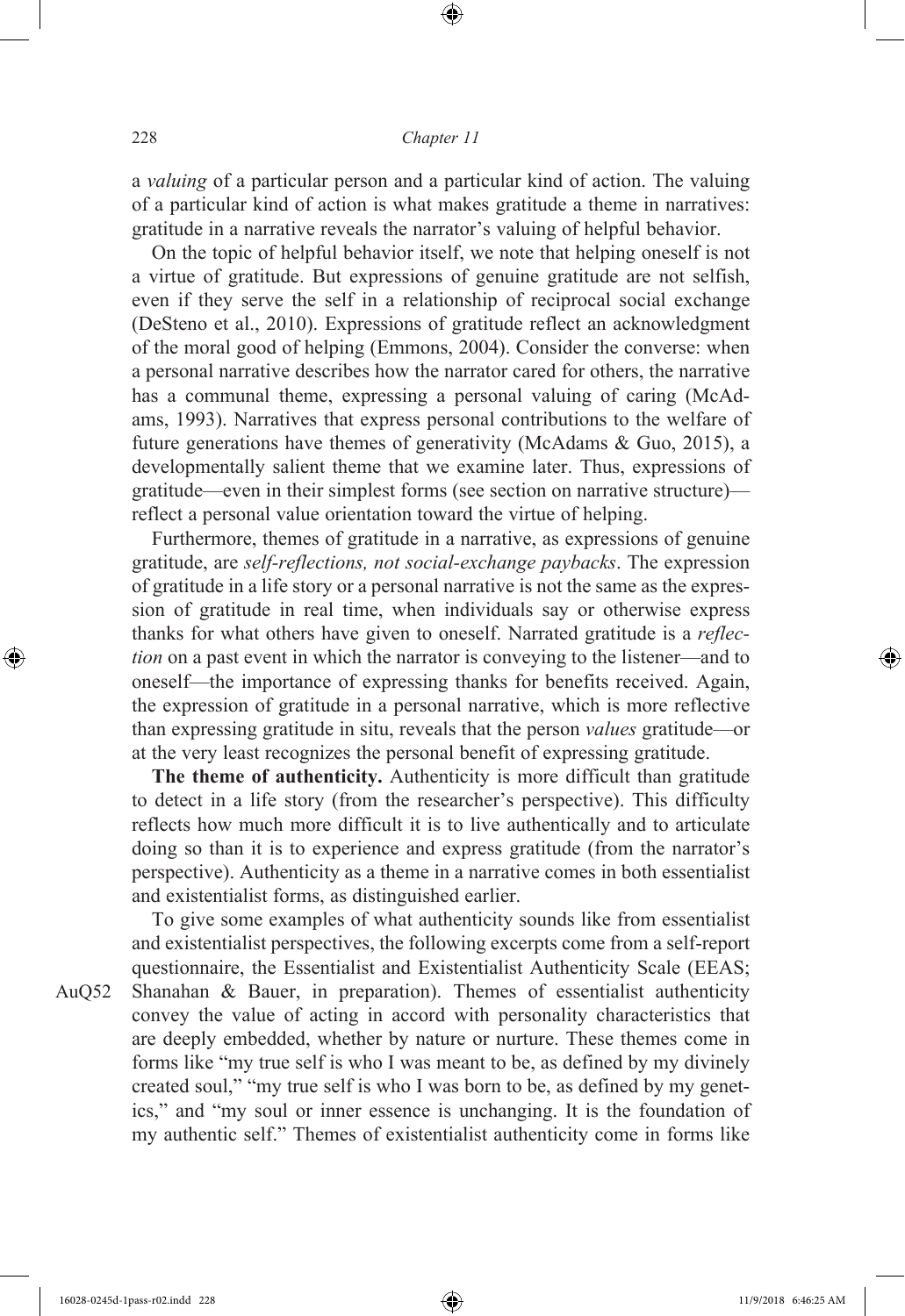#### *Gratitude, Authenticity, and Self-Authorship* 229

⊕

"my true self is who I want myself to be, as defined by careful reflection that I have done," "my self-identity and beliefs are evolving. They are the foundation of my authentic self," and "an authentic person builds on their best traits while working on changing their worst traits." Now, these excerpts are generic abstractions of specific themes in people's life stories, but they convey the kinds of concerns that emerge in people's life stories as themes. Again, themes of existentialist authenticity also involve an emphasis on selfdiscovery, for example, "I've worked hard for years to discover who I really am." As noted earlier, even though the idea of self-discovery assumes an essentialist belief in an inner essence, self-discovery also involves a personal *choice* not to cultivate unvirtuous personality tendencies—while accepting them as part of one's personhood—in favor of pursuing other tendencies that one deems more virtuous. Beliefs in authenticity that emphasize the essentialism of personality (e.g., McGregor et al., 2006) eschew the notion that authenticity necessarily has anything to do with morality and virtue.

#### **Narrative Structure of Gratitude and Authenticity**

Narrative structure is how the content in a story (notably themes) is organized, most prominently by degrees of complexity and coherence (e.g., Habermas & de Silveira, 2008; Suedfeld & Bluck, 1993). Some stories are simple, such as children's stories in which each character has a single theme (e.g., courage). Other stories are complex, and thus more compelling to adults, as when each character has multiple and conflicting themes (e.g., motives for power and love, and major life decisions that hang in the balance). Similarly, some stories are incoherent and fragmented, whereas other stories are coherent and integrated. Fragmented stories can be simple or complex, just as coherent stories can be.

Any one meaningful event in a life story can be interpreted (and communicated) simplistically or complexly—as can the virtues of gratitude or authenticity. Gratitude can be expressed in a narrative with a simple "I'm really thankful that . . ." or else complexly by elaborating on the reasons and ways in which the narrator is grateful. Similarly, authenticity can be expressed in a narrative with a simple "I've always been true to myself" or else complexly by elaborating on the reasons and ways in which the narrator believes himself to be (or to have been) authentic.

Narrative structure lies at the heart of an entire branch of the study of self-identity development that is informed by Piaget (1970). Neo-Piagetian theories of self-identity development (e.g., Damon & Hart, 1988; Kegan, 1982; Loevinger, 1976) shed light on the dynamic development of gratitude, authenticity, and self-authorship.

⊕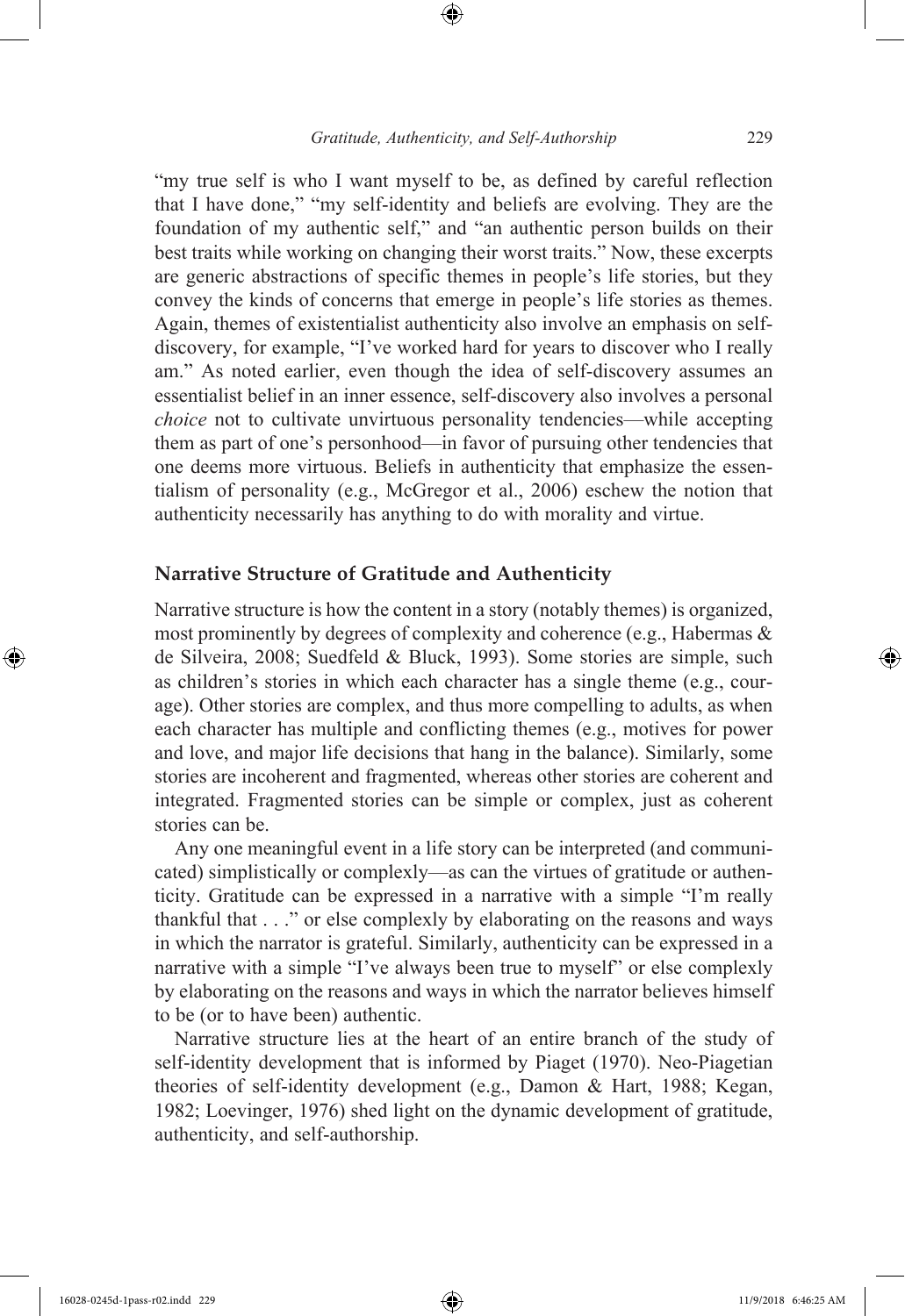⊕

# **THE DEVELOPMENT OF GRATITUDE, AUTHENTICITY, AND SELF-AUTHORSHIP**

As self-authorship develops, so does the individual's understanding and experience of gratitude and authenticity. The development of these two virtues unfolds according to developments in the narrative themes and structure of one's self-authorship. In addition, gratitude, authenticity, and self-authorship scaffold the development of each other toward an increasingly interdependent, humanistic, and complex understanding of personal experience and a good life. In this section, we consider the development of gratitude and authenticity as they unfold at different stages of self-authorship. We pay particular attention to the development of authentic gratitude and grateful authenticity.

#### **Before We Start: Enacting Virtue versus Narrating Virtue**

To be clear, in this section, we focus on the development of the *selfauthorship of* gratitude and authenticity, which is not quite the same as the development of gratitude itself and authenticity itself. As mentioned earlier, it is one thing to express gratitude in situ; it is another thing to use gratitude as a theme in one's life story. The former demands little reflection, as when a child says "thank you" by rote; the latter demands self-reflection on the importance of giving thanks in one's life. As for authenticity, it is one thing to live authentically and another to articulate the importance of authenticity in one's life story.

The capacity to enact gratitude develops earlier than the capacity to enact authenticity, as will be explained in this section. Gratitude is akin to the foundation for constructing a good life (and thus built into social norms), whereas authenticity is more like the architectural ornament of a good life (and thus more a refinement than a necessity). Not to diminish the importance of authenticity: just as architecture gives a building its distinct character and a particular measure of excellence (as in Aristotelian *arete* in a good life), authenticity is a hallmark of excellence in a good life story (Guignon, 2004; Taylor, 1991).

Furthermore, the differences between *enacting* gratitude and authenticity and *narrating* gratitude and authenticity are asymmetric. Whereas gratitude is easier to enact than to narrate, authenticity is easier to narrate than to enact. The expression of gratitude (saying "thank you") can be learned earlier in life than one's genuine experience of it. The development of expressing and even experiencing gratitude probably does *not* demand that one use themes of gratitude in one's life story; many more people say "thank you" in situ than express thanks in their life stories (McAdams & Bauer, 2004). In contrast,

⊕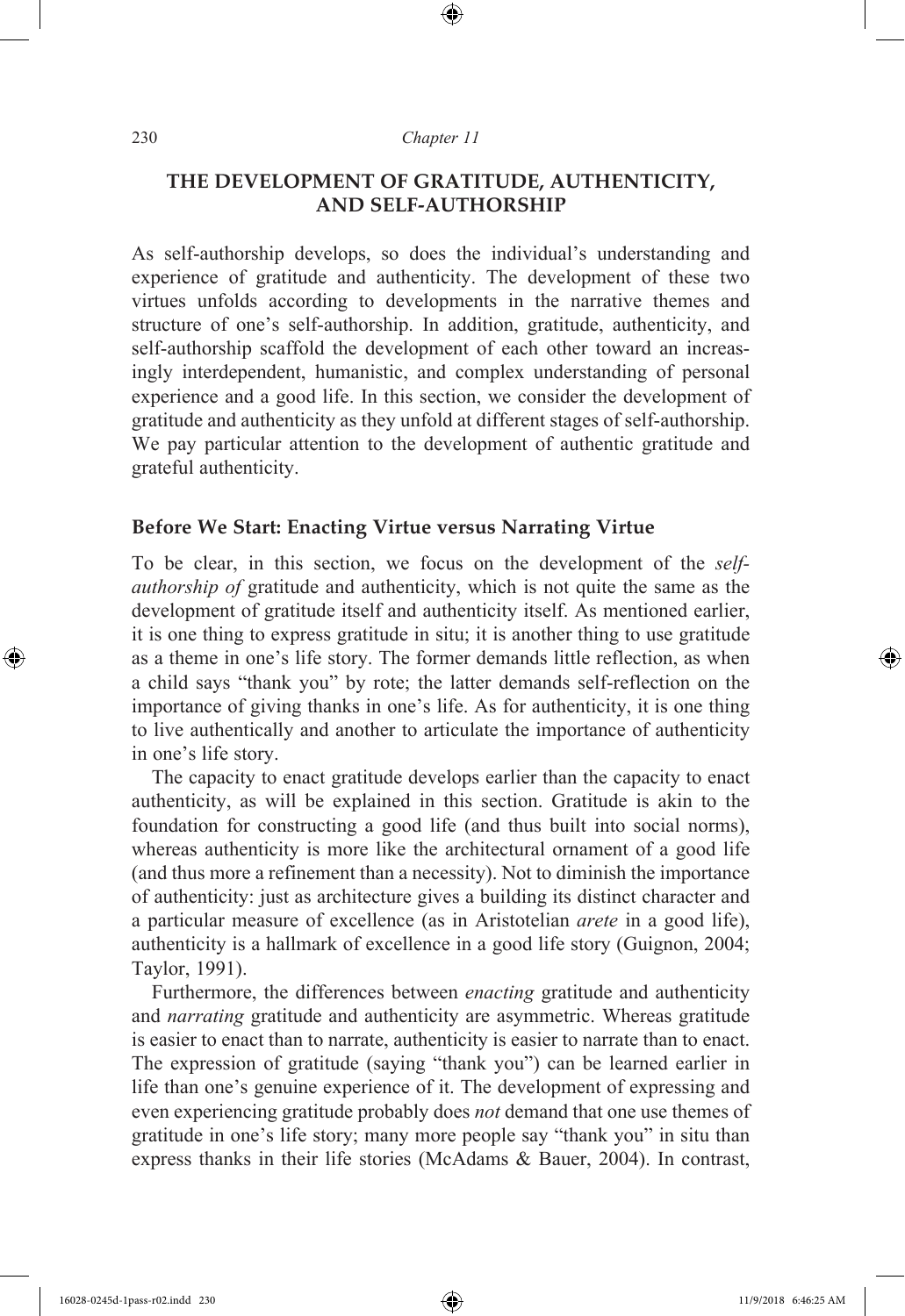#### *Gratitude, Authenticity, and Self-Authorship* 231

⊕

the development of expressing and experiencing authenticity probably *does* demand that one use themes of authenticity in one's life story; authenticity requires a relatively coherent narrative self-identity that corresponds to one's actions. In other words, we can probably be routinely grateful without identifying especially with efforts toward gratitude, whereas we probably cannot be routinely authentic without identifying with efforts toward authenticity. Existential authenticity is too difficult to enact in one's life without personally meaningful efforts to do so.

# **THE DEVELOPMENT OF NARRATIVE THEMES AND NARRATIVE STRUCTURE**

Narrative themes and narrative structure both develop interactively. Narrative structure organizes narrative themes in their degrees of complexity and coherence, just as narrative themes orient narrative structure (which alone is content- and value-free) toward the lived values and experiences of actual lives.

Yet theme and structure also develop independently. For instance, a theme of gratitude may remain a constant feature of self-authorship throughout a person's life, but the structure of that theme is likely to change drastically. For example, the gratitude of a child is egoistic and self-protective (saying "thank you" because one was told to do so or to get praise from an authority figure), whereas the gratitude of an adolescent or adult is more likely to be authentic (saying "thank you" because one experiences another's beneficence and wants to make the other experience good feelings for helping).

In the following sections, we present the development of gratitude, authenticity, and self-authorship according to age-based life periods, which is admittedly clunky (e.g., age is a crude guide for psychological maturity). For gratitude, we focus on the development of the expression and the experience of gratitude, where authentic gratitude requires an experience of gratitude. For authenticity, we focus on existentialist (not essentialist) authenticity, which is largely a non-issue before adolescence and the development of a relatively coherent and comprehensive life story (McAdams, 1993; McLean et al., 2007).

#### **Childhood: The Emergence of Authentic Gratitude**

No one is born grateful. However, infants develop capacities that seem necessary for the expression and experience of gratitude, such as empathy and making inferences of intentionality in others. For instance, infants exhibit "social smiling"—that is, smiling as a socially coordinated response to another person's smile rather than smiling as merely a reflex to physical

⊕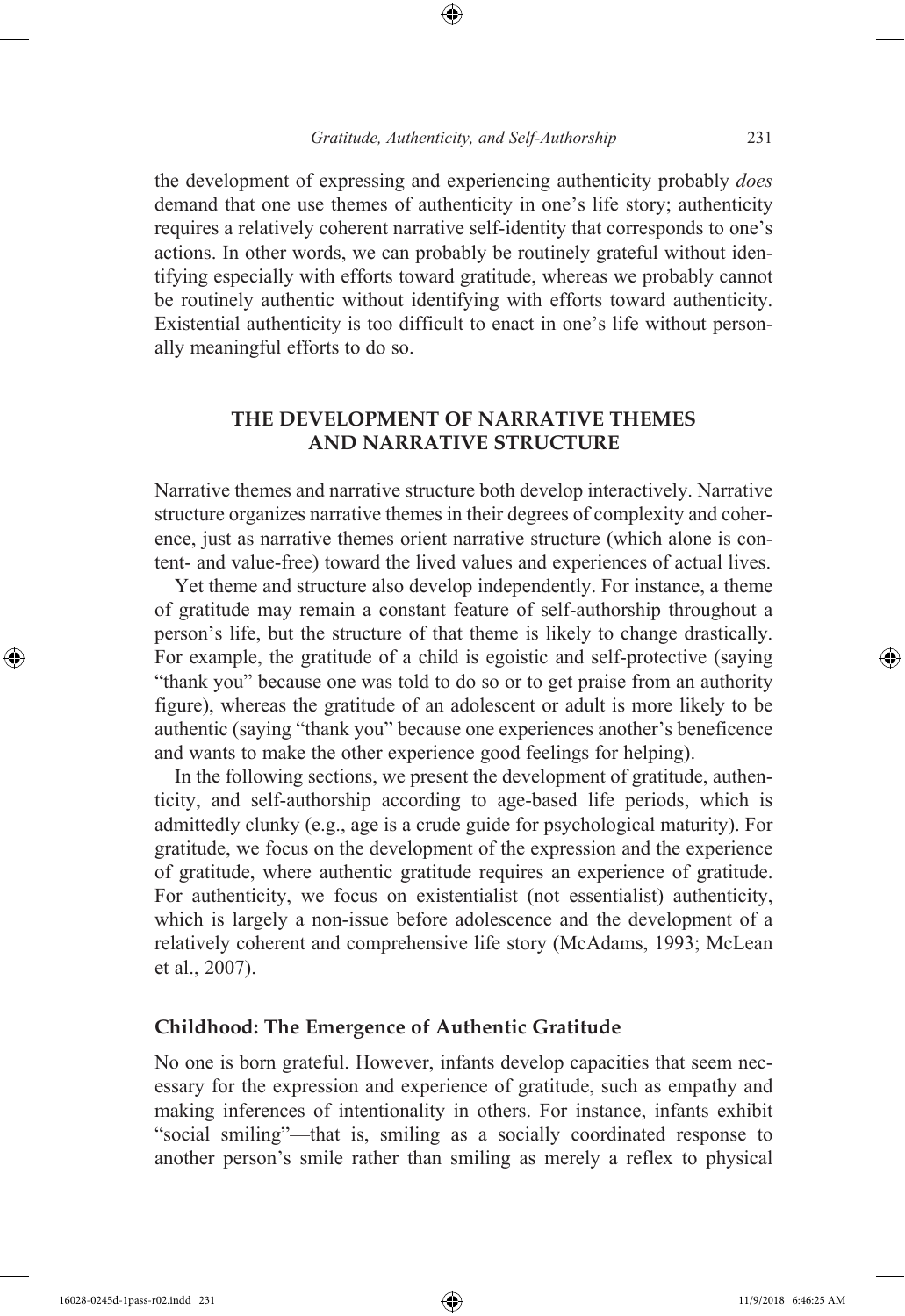pleasure—reliably by two months of age (Messinger & Fogel, 2007). Yet social smiling is surely not gratitude, even though we might infer the seeds of gratitude there. As a cognitively more advanced phenomenon, empathy seems to develop in infancy and certainly by toddlerhood (Eisenberg, 2000). Inferring intentionality (i.e., recognizing that others intend certain behaviors, such as those that benefit oneself) also seems to develop in infancy (Gergely, Nádasdy, Csibra, & Bíró, 1995), and to the point of detecting false beliefs and a theory of others' minds by the preschool ages (Wellman, Cross, & Watson, 2001)—developmental capacities that seem to be required for gratitude (McAdams & Bauer, 2004). Preschool children can be taught to express gratitude routinely (saying "thank you" in appropriate situations), but the likelihood of their doing so has been shown to quadruple by later childhood (Gleason & Weintraub, 1976).

The experience of gratitude—which is to say, genuine or authentic gratitude—is also learned, but probably not until middle or late childhood, in the wake of learning to express gratitude, which is enhanced by parental or others' encouragement to take the perspective of the benefactor (Froh et al., 2007). Thematically, then, children develop the capacity to *value* gratitude around this time. Structurally, children around the ages eight to ten start to narrate the self and others in terms of the *individuality* of personhood, revealing their understanding that others have routine, distinct personality characteristics, and intentions, just as they themselves do (Damon & Hart, 1988). The perspective-taking required for such complexity of thought likely enhances the child's capacity for appreciating another's beneficent acts—the experience of gratitude. By the middle-school years, gratitude serves as a moral motive and a predictor of social integration (Froh et al., 2010), suggesting both themes of group identification that mark a transition from the egoistic stages of self-identity structure to more groupish and conformist stages (e.g., Loevinger, 1976).

So older children seem to develop a capacity for "authentic gratitude" and for identifying with the idea of gratitude as a moral good. From there gratitude develops as one comes to think more deeply and complexly—and authentically—about the self and others.

# **Adolescence-Plus: Proto-Authenticity and Principled Gratitude**

Adolescence and emerging adulthood—the term for roughly ages eighteen to twenty-five that serves as an extended adolescence in modern, industrialized cultures (Arnett, 2000)—is a time for figuring out one's definition and place in the world. Erik Erikson's (1950) label for this stage of development is "identity versus role confusion." Identity refers to one's understanding of

⊕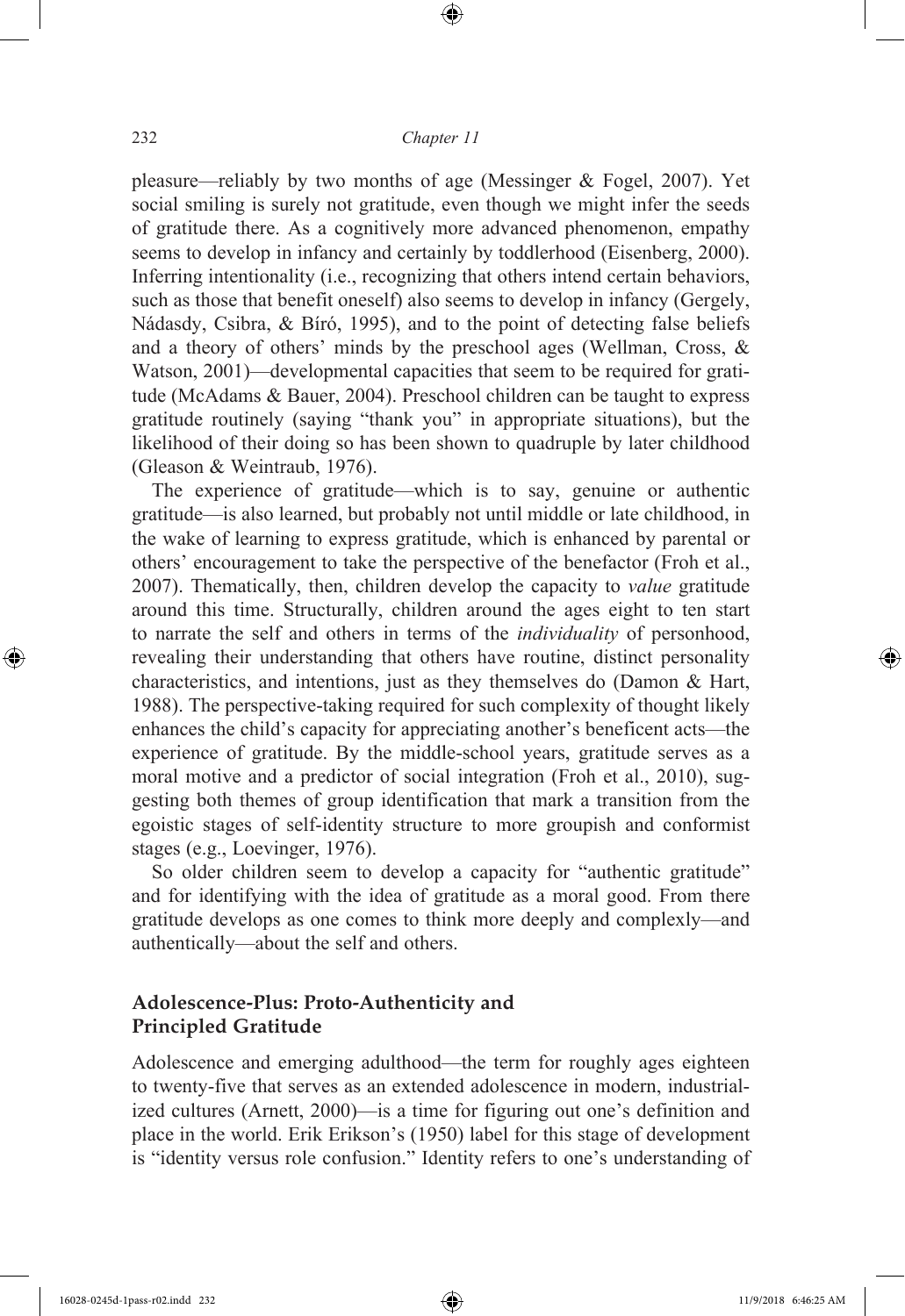#### *Gratitude, Authenticity, and Self-Authorship* 233

⊕

who one is, particularly in terms of values or personally meaningful concerns, where that understanding emerges in the wake of both considerable exploration of alternative values, and commitment to a set of values of one's own. To self-author an identity in this sense, one must know where one stands in society, relative to others; one must not only know the social roles that one plays in life but also have a relatively solid sense of the underlying values of those roles in one's culture. In their narrative self-identity, if all goes well by Eriksonian standards, adolescents and emerging adults are searching for and selecting themes of values and virtues that will anchor their developing life stories. Lacking such themes with which to identify amounts to being confused with regard to one's role in society.

Structurally, the commitment to a set of self-examined values amounts to thematic coherence in one's life story. The lack of committed values expresses itself in a lower degree of thematic coherence. But commitment and coherence can be either simplistic or complex. Structural complexity develops with the differentiation of perspectives on values and persons, as when adolescents try to break free of the limited perspectives of their upbringing—the perspectives engendered by their parents, their schools, their religion, and other authoritative persons and institutions. In adolescence, if self-authorship continues to develop structurally, one moves from a more conformist positioning of the self and others toward a more conscientious positioning that is driven by critical thinking (Loevinger, 1976). Self-authorship shifts from valuing the self by others' standards (e.g., hinging one's self-worth on what others say) to valuing the self in terms of critically examined, systematic beliefs, plans, and principles (Damon & Hart, 1988). Critical reasoning simply requires greater perspective-taking than does conformity, and the person who comes to exercise (and identify with) critical reasoning rather than conformist reasoning comes to self-author an identity with greater complexity, with implications for gratitude and authenticity.

**Adolescent gratitude.** Gratitude at this stage involves an appreciation, both experienced and expressed, of other people for their having helped oneself to become oneself. At this stage, one's capacity for gratitude has a self-focused quality that is characteristic of adolescent thinking: The notion of being grateful is *still routinely rooted in social exchange*, where individuals come in contact with each other and may decide to help each other. While adolescents may have glimpses of gratitude for being part of something larger than themselves (as with peak, mystical, or transcendent experiences), *gratitude at this stage is still about the individualistically defined self who receives goods from other individualistically defined persons*. For example, perceptions that a partner has expressed gratitude correlates with perceptions that "my partner saw the 'real' me" (Algoe et al., 2013). While gratitude at this stage is genuine (as in later childhood), it is limited by the adolescent's capacity to be genuine or authentic in the first place (see further).

 $\bigoplus$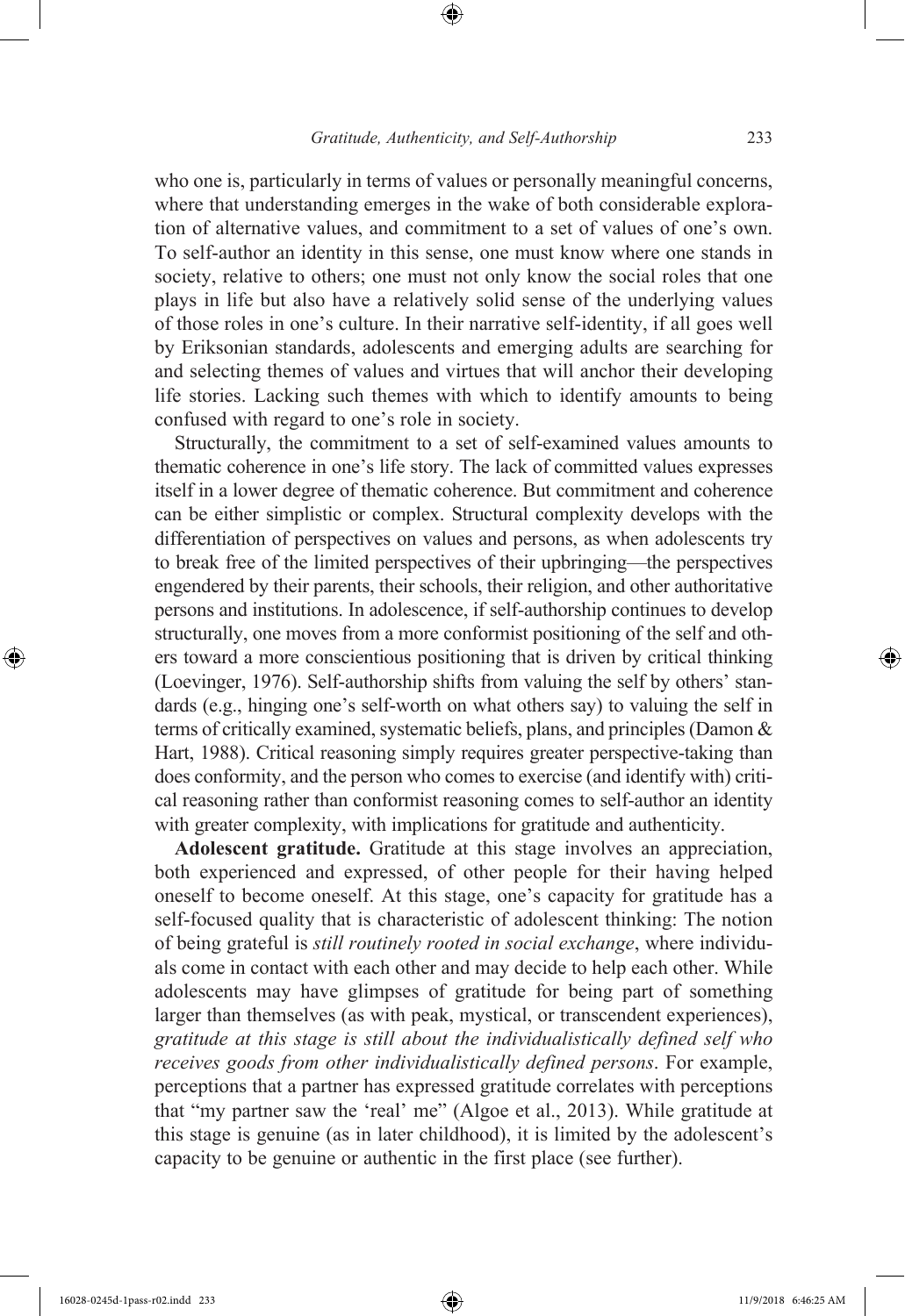Despite these limitations, gratitude is likely to have become more principled with the thematic and structural development of self-authorship in adolescence. As one comes to identify with particular values (i.e., to self-author with particular themes), one comes to be grateful in a more concentrated way for the people and forces that facilitate those values. As self-authorship develops toward greater structural complexity, one comes to identify with abstract principles and underlying causes and processes—including those that facilitate gratitude. One's understanding of gratitude becomes more principled, where gratitude is not just something important to express interpersonally but is also integral to social cohesion on a larger scale.

**Adolescent authenticity.** Authenticity is a matter of being true to oneself, so authenticity serves as an ideal or guiding principle for the entire project of identity development, particularly in Erikson's seminal sense of the term. However, authenticity at this stage of development is not the authenticity of the psychosocially mature person. Perhaps we would better frame the underlying phenomenon as "autonomy." For the adolescent, autonomy means independence, whereas for the mature adult, autonomy means something more like existential authenticity (Bauer, in press). In adolescence and emerging adulthood, one's sense of autonomy is defined by one's independence from parents and other authority figures, cast largely in terms of finances, being told what to do, and choosing one's social roles. Attaining these freedoms is a monumental task, and not coincidentally these capacities emerge around the time that self-authorship proper—that is, narrative selfidentity—develops into its relatively adult form (McAdams, 1993; McLean et al., 2007). This is not to say that adolescents cannot be authentic; of course they can. Adolescents can certainly take stands and follow paths of their own in ways that resonate with deeply held and even self-examined beliefs. But the adolescent's understanding of self as an individual is—compared to the mature adult's self-identity—too shallow, too inexperienced, too lacking in perspectivity (see next section on structural development), and importantly too lacking in an embedded sense of interdependence to be consonant with what is known as existential authenticity (e.g., Guignon, 2004). So the existential authenticity at this stage is more like a proto-authenticity than authenticity proper.

Then again, we can see the seeds of interdependent thinking in the structural complexity and principled nature of thinking that is possible at this stage. (We note that the term "interdependent" in a developmental sense refers to a view of self and others that is post-conformist, and even post-independent via critical-thinking. Interdependence refers to a model of personhood that values both individuality and its social embeddedness, that is, interindividuality— Kegan, 1982.) Thinking at this stage is not yet interdependent (e.g., Kegan; Loevinger, 1976), so while we can find authentic gratitude here, gratitude as

⊕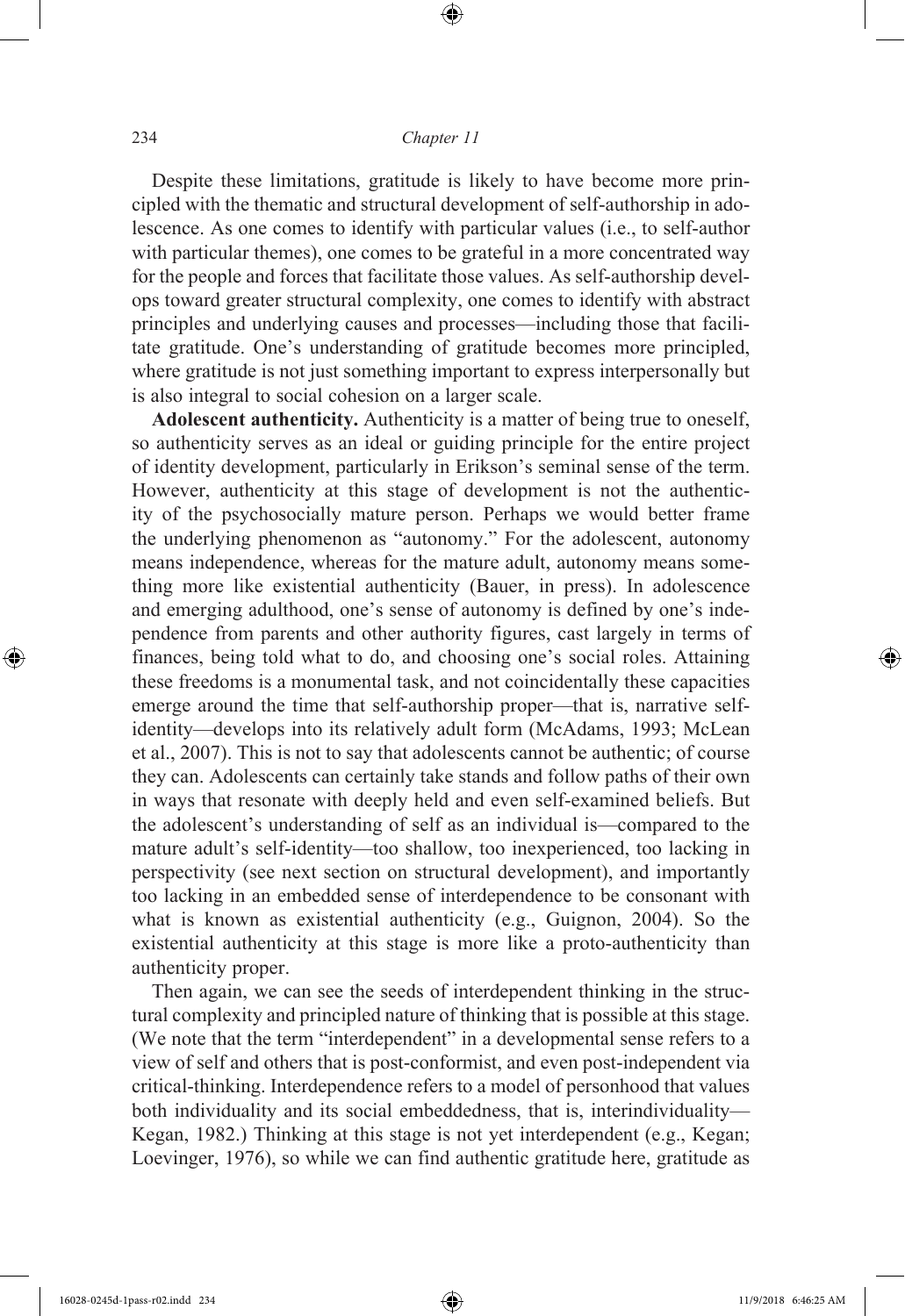a principle is more idealistic than contextualized, much like the life stories of adolescents in general (McAdams, 1993).

#### **Adulthood: Existentialist Authenticity and Deep Gratitude**

Adulthood encompasses a range of expectable themes for self-authorship and levels of structural development. As a source of narrative themes, Erikson's theory provides three values or motives around which young, midlife, and older adults tend to anchor the meaning of their life stories, respectively: intimacy, generativity, and ego integrity. Structurally, based on measures of Loevinger's (1976) ego development, self-authorship spans from routinely self-protective and egoistic perspectives to strictly conformist, a combination of conformist and conscientious, conscientious (i.e., the routinely critical-thinking stage mentioned earlier that develops at the earliest in late adolescence or emerging adulthood), and three advanced stages that identify with interdependent views of personhood that were mentioned earlier. In this section, we consider the implications of Erikson's and Loevinger's theories of development on the development of gratitude and authenticity—and on authentic gratitude and grateful authenticity—in adulthood.

**Intimacy and interpersonal interdependence.** In Erikson's (1950) theory, young adulthood is the period in life (again, in modern, Western cultures at this time in history) that individuals work on establishing intimacy in their lives. Intimacy refers to a mature, reciprocal relationship with another person. Isolation is the lack of such a connection (the stage is called "intimacy versus isolation"). From Erikson's point of view, intimacy is not merely about having a committed relationship but rather about the development of a genuinely mutual relationship. At this point, the abstract, adolescent ideal of interdependence develops into a more lived, experienced interdependence in the context of mutually intimate relationships, as one values and acts upon an understanding (however intuitive) of one's interpersonal interdependence.

An early sense of existential authenticity proper seems capable of emerging around this period of development. Indeed, we argue that the development of existential authenticity underlies Erikson's placing the intimacy stage after the identity stage: intimacy in Erikson's sense can develop only after one has established a relatively authentic understanding of oneself (for empirical support, see Beyers & Seiffge-Krenke, 2010). A sense of one's own self-examined values (from the earlier stage) deepens with more years of experience in trying to enact those values in real-life contexts. Intimate relationships test that enactment. A nascent existential authenticity hedges against the possibility that one either too readily imposes one's beliefs on others or too readily capitulates to the other's beliefs. Such are the hazards of committing to a relationship before one has established a set of self-examined

⊕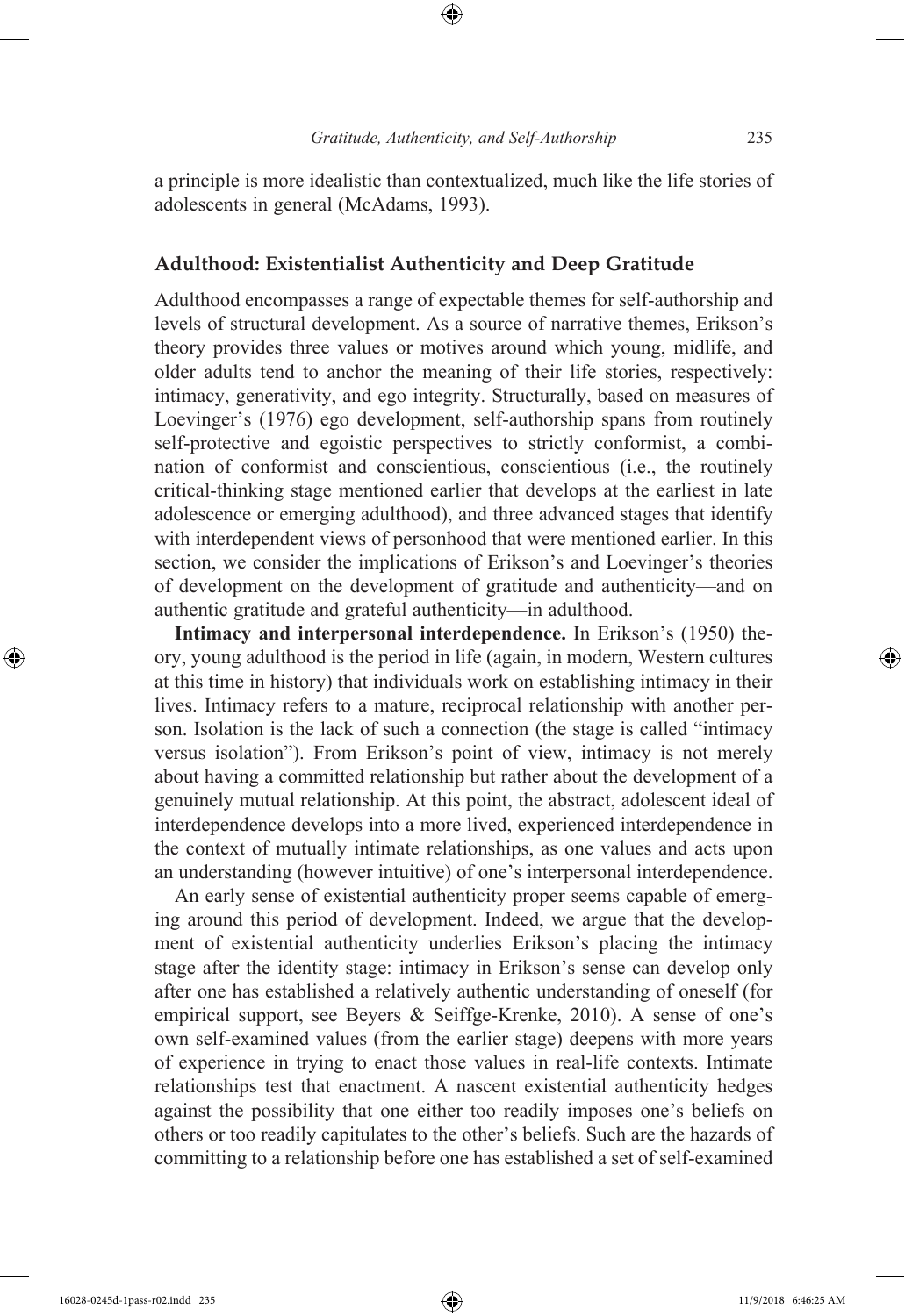values. In addition, in the stage of intimacy, if all goes well, the person can give and want to give "autonomy support," the phenomenon of supporting another's autonomy without risk of forfeiting one's own autonomy (and indeed facilitating it—Deci, 1995). Self-identity becomes known to oneself as a dialogical process, with two individuals developing in their own autonomous ways in conjunction, with the mutual relationship as a valued good in itself—an interpersonal interdependence.

Gratitude in the sense of intimacy is not merely a matter of being thankful that the other person helps one to become oneself. As with stages in most developmental theories, the person does not simply discard any concerns or abilities from previous stages upon reaching a later stage. Rather, the person *adds* concerns and abilities to the previous stages' concerns and abilities. Stages are cumulative, not substitutive. Thus, in addition to more commonly understood notions of gratitude—thankfulness to another person or supernatural force for a particular good bestowed—the person at the present stage develops the capacity to be thankful for what is at least an inherently interdependent facet of one's life. Gratitude takes on a mutually shared meaning, compatible with the structural complexity of Loevinger's (1976) individualistic stage (at least in relationship contexts). This stage involves a recognition of gratitude (and its opposite, blame) as an emotion that affects the person not in the abstract, but in the personal context of intersubjective relations (Labouvie-Vief & Medler, 2002) between the self and others. An intimate relationship has not only emotions and values but their development over time at its core (Loevinger, 1976). Especially at higher stages of development, one can be thankful *for* the authentically mutual relationship itself (in addition to the actual persons in that relationship) and thankful *to* the relationship itself. Similarly, one can be thankful to or for one's family and to or for the universe or cosmos (see Chappell, this volume), even though one is part of one's family and of the cosmos.

As suggested in the section on adolescence, neither Erikson nor we are claiming that adolescents cannot experience gratitude toward relations (or groups or abstract principles). Of course they do (e.g., gratitude toward their families, their country, their god). Instead, we are pointing to differences in the self-identification of those things not merely as abstract ideas but as lived experiences (see Beyers & Seiffge-Krenke, 2010). Adolescents typically express thankfulness to their boyfriends and girlfriends, but that thankfulness is for gifts such as "helping me be myself" and "loving me for who I am" (good things to be sure), rather than for gifts such as a mutually constructed life space and other mutually planned-and-lived phenomena that color broad spans of one's activities for years. Few adolescents can understand, articulate, or enact such a phenomenon—or thus feel grateful for it.

**Generativity and organismic interdependence.** In midlife, life stories more commonly take on themes of generativity (McAdams & Guo, 2015;

⊕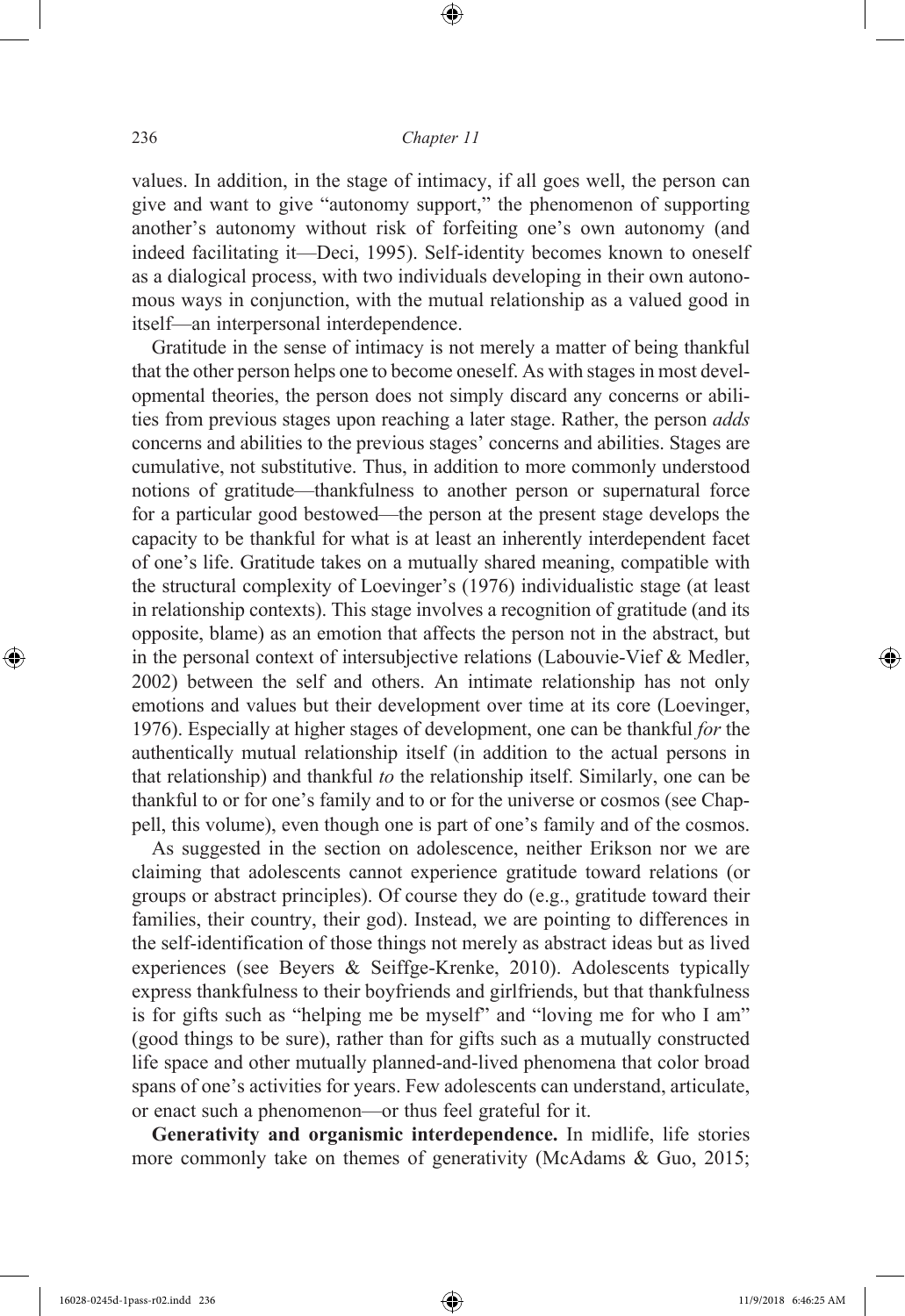Peterson, 2002), the Eriksonian concern for and commitment to fostering the welfare of future generations of society—and even of the species. Having such concerns and acting on them, Erikson says, is an integral part of psychological health and well-being for adults in midlife. Not to have such concerns or not to act on them leads the person toward a sense of stagnation, a sense of not contributing to something larger than oneself. Generative actions come in many forms, including the more obvious instances like parenting, teaching, coaching, and mentoring. These actions can have multiple motives. What matters for generativity as a theme of self-authorship is the individual's motive to care for others, society, and humanity (de St. Aubin, 2013). While an overarching concern for generativity is not necessary for gratitude, generative concern deepens gratitude, extending it beyond the interpersonal realm, toward society or even humanity and its future generations (McAdams & Bauer, 2004).

In contrast to the sense of autonomy as independence in adolescence and emerging adulthood, the sense of autonomy can more likely emerge as existential authenticity—in its fuller, ethically framed sense—at the present stage of development. Midlife has afforded the individual decades of experience in trying to enact her values and ideals. By trial and error, if all goes well, the individual has developed the capacity to understand how those values and ideals actually pan out in the varied contexts and vicissitudes of everyday life—a life with other individuals, groups, institutions, and perhaps cultures and a sense of history. At this point in development, one's understanding of interdependence moves beyond the interpersonal to become dynamic, systemic, and organismic (Bauer, in press)—an understanding of persons as self-organizing systems within broader systems of persons—and then in a lived, concrete sense rather than merely the idealistic sense of adolescence.

If one has continued to develop psychosocially, the person has honed his values and ideals to reflect what is possible, given the restraints of life—as Tiberius (2008) puts it, "living wisely within our limits." Such thinking corresponds to the advanced individualistic or early autonomous stage of ego development (Loevinger, 1976) and to the interindividual stage of selfdevelopment (Kegan, 1982). Self-authorship positions the self and others in an interdependent relation. This interdependence functions not just in relationships (as in Erikson's stage of intimacy) but also in *all* relations, from interpersonal to collective, as a pervasive quality of personhood.

**Existentially authentic gratitude.** Gratitude takes shape accordingly. Generativity is to no small degree a monumental expression of gratitude to society or even the world (McAdams & Bauer, 2004; on cosmic gratitude, see Chappell, this volume). At this point, one identifies not just with him- or herself, set with or against other individuals (as in Erikson's stage of identity), and not just as merged with another person (as in the intimacy stage), but now

⊕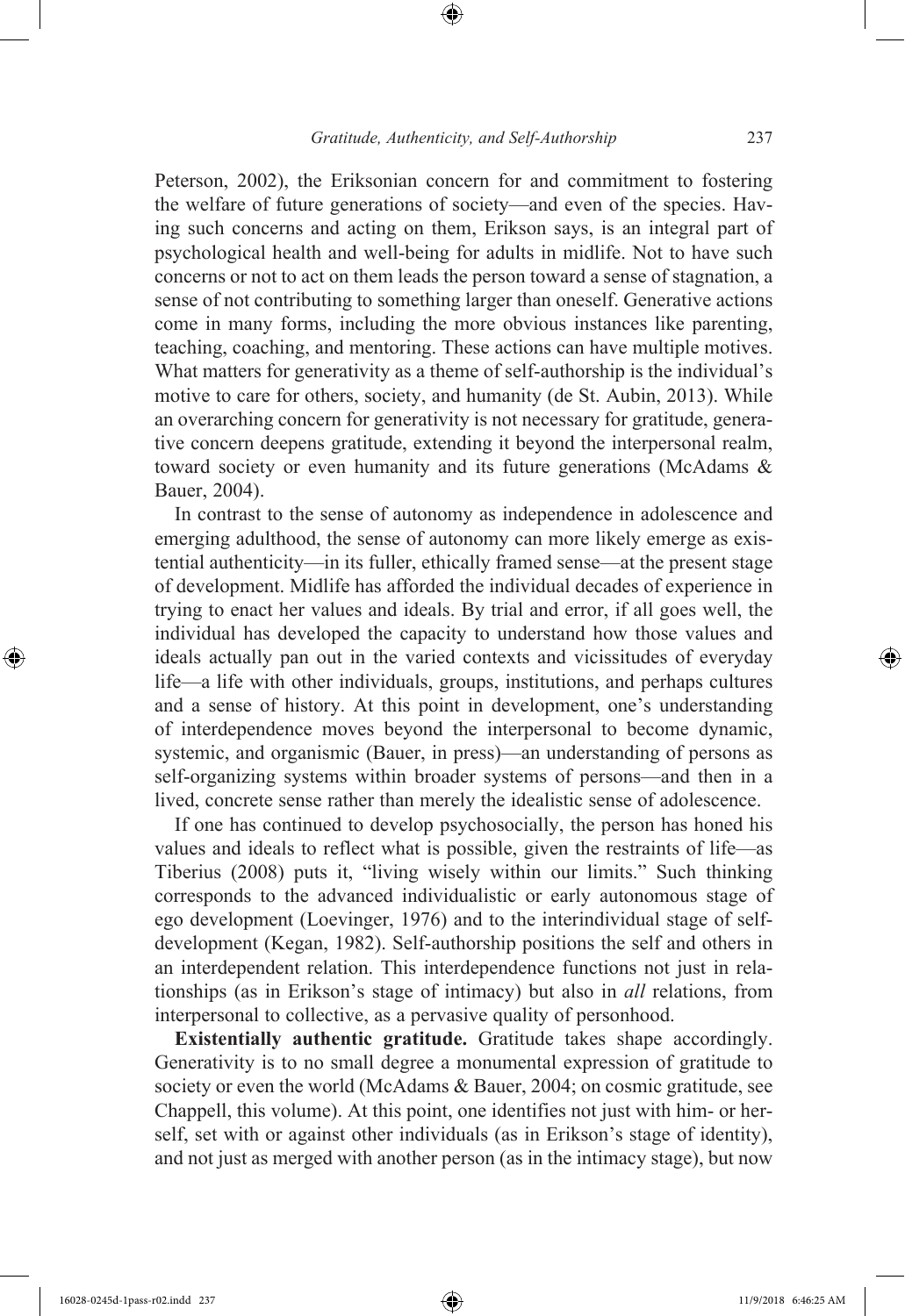⊕

one identifies with future generations of society, even the species. Gratitude becomes similarly multifaceted, expressed at interpersonal, mutually relational, and multiplicatively relational forms. As mentioned earlier, we are not claiming that adolescents or young adults cannot experience gratitude for society and other abstract phenomena as just that—abstract phenomena. Youth certainly express concerns for generativity, as when they wish to do volunteer work to help children or society. Such generative concern among young adolescents and young adults has been shown to correlate with a sense of gratitude (Froh et al., 2010; Sandage, Hill, & Vaubel, 2010). However, we are claiming that youth are, on average, limited by their fewer experiences in life and in their understanding of the intricacies of what it means to live in a society, permeated as it is by political, religious, socioeconomic, and other cultural values that either support or suppress one's own values. Those growing up in conditions of poverty or other forms of oppression (e.g., racial, ethnic, and gendered) come to understand the perils of interdependent personhood (e.g., Bhatia, 2007; Hammack, 2011; Nussbaum, 2000). In any case, the structural development of interdependent self-authorship emerges from decades of experience in trying to live out one's values in real-life contexts and recognizing palpably the difficulty of doing so.

**Grateful authenticity.** Authenticity can emerge in its full existential force, with *grateful* authenticity as a natural extension of perceiving personhood as a nexus of interdependent experience. Gratitude reaches a level of depth that is not merely principled and idealistic but also contextualized, with the appreciation of virtues enacted despite both external and internal hurdles. Authentic gratitude, which first emerged in late childhood, becomes existentially authentic gratitude.

#### **NOTE**

1 The other two dimensions are "authentic living" and another antithetical dimension, self-alienation; antithetical scores are reversed and then added to authenticliving scores.

#### **REFERENCES**

- Algoe, S., Fredrickson, B., & Gable, S. (2013). The social functions of the emotion of gratitude via expression. *Emotion, 13*(4), 605–609. http://dx.doi.org/10.1037/ a0032701
- Algoe, S., Haidt, J., & Gable, S. (2008). Beyond reciprocity: Gratitude and relationships in everyday life. *Emotion, 8*(3), 425–429. http://dx.doi.org/10.1037/1528- 3542.8.3.425

⊕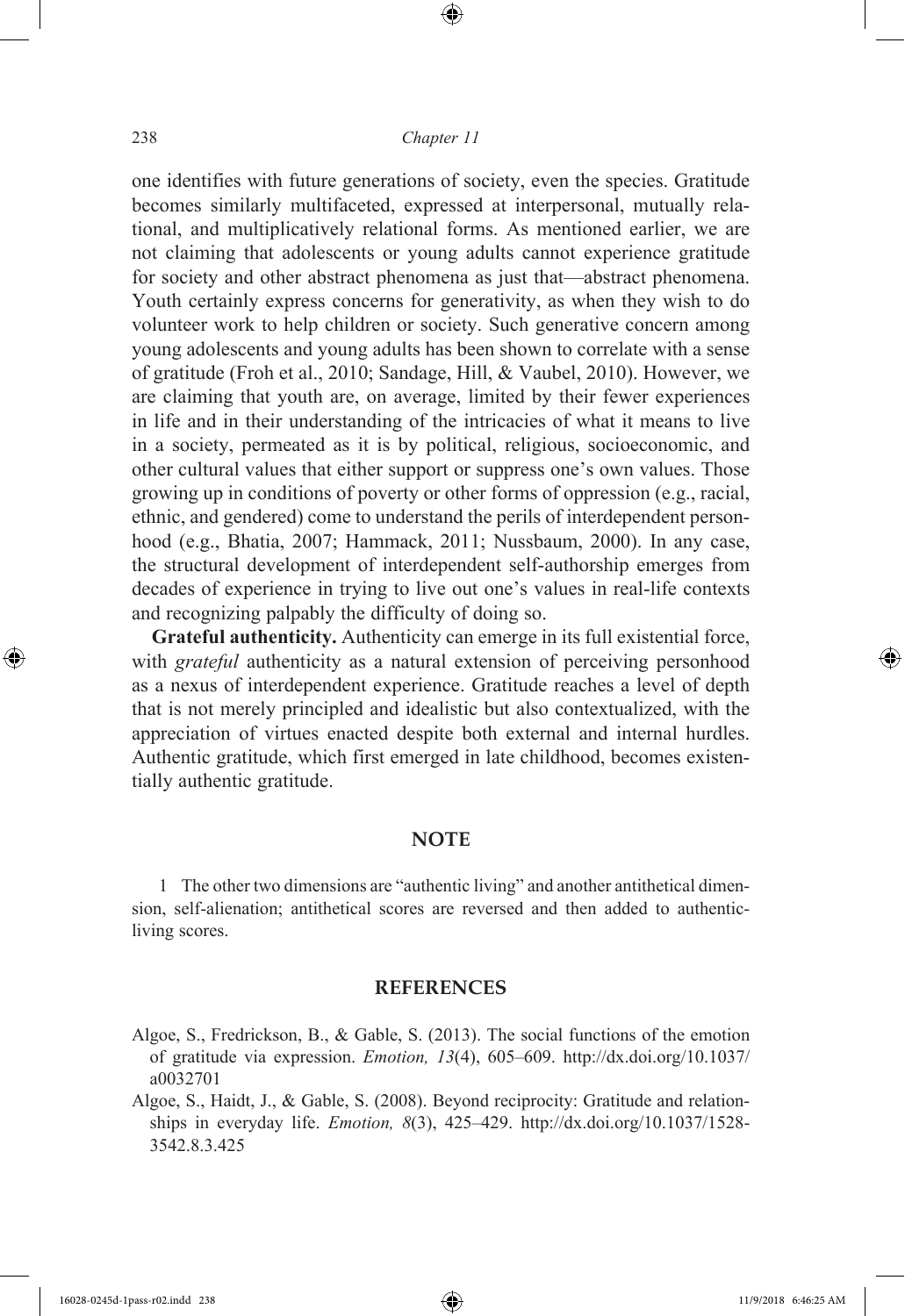- Arnett, J. J. (2000). Emerging adulthood: A theory of development from the late teens through the twenties. *American Psychologist, 55*(5), 469.
- Bauer, J. J. (2016). Eudaimonic growth: The development of the goods in personhood (or: cultivating a good life story). In J. Vittersø (Ed.), *Handbook of Eudaimonic well-being* (pp. 147–174). Cham, Switzerland: Springer.
- Bauer, J. J., (in press). *The transformative self: Identity, growth, and a good life story*. New York: Oxford University.
- Bauer, J. J., & DesAutels, P. (in press). When life gets in the way: Virtuous selfdevelopment along non-idealized paths in women's lives. *Journal of Moral Education*. AuQ53
- Bauer, J. J., Graham, L. E., Lauber, E. A., & Lynch, B. P. (2017). *What growth sounds like: How redemption, recovery, self-improvement, and eudaimonic growth in narratives of different life events relate to well-being, motives, and traits*. Manuscript under review.
- Bauer, J. J., & McAdams, D. P. (2010). Eudaimonic growth: Narrative growth goals predict increases in ego development and subjective well-being three years later. *Developmental Psychology, 46*, 761–772.
- Bauer, J. J., McAdams, D. P., & Pals, J. L. (2008). Narrative identity and eudaimonic well-being. *Journal of Happiness Studies*, *9*(1), 81–104.
- Beyers, W., & Seiffge-Krenke, I. (2010). Does identity precede intimacy? Testing Erikson's theory on romantic development in emerging adults of the 21st century. *Journal of Adolescent Research*, *25*(3), 387–415.
- Bhatia, S. (2007). *American karma: Race, culture, and identity in the Indian diaspora*. New York: New York University.
- Bonnie, K., & de Waal, F. (2004). Primate social reciprocity and the origin of gratitude. In R. A. Emmons & M. E. McCullough (Eds.), *The psychology of gratitude* (pp. 213–229). New York, NY: Oxford University Press.
- Campbell, J. (1949). *The hero with a thousand faces*. Princeton, NJ: Princeton University.
- Campbell, J. (1988). *Myths to live by*. New York: Viking.

Cramer, P. (1999). Ego functions and ego development: Defense mechanisms and intelligence as predictors of ego level. *Journal of Personality, 67*, 735–760.

- Damon, W., & Hart, D. (1988). *Self-understanding in childhood and adolescence*. Cambridge, UK: Cambridge University.
- de St. Aubin, E. (2013). Generativity and the meaning of life. In J. A. Hicks & C. Routledge (Eds.), *The experience of meaning in life*. New York: Springer.
- DeSteno, D., Bartlett, M., Baumann, J., Williams, L., & Dickens, L. (2010). Gratitude as moral sentiment: Emotion-guided cooperation in economic exchange. *Emotion, 10*(2), 289–293. http://dx.doi.org/10.1037/a0017883

Deci, E. L. (1995). *Why we do what we do*. New York: Penguin.

- Eisenberg, N. (2000). Emotion, regulation, and moral development. *Annual review of psychology*, *51*(1), 665–697.
- Emmons, R. A. (2004). The psychology of gratitude: An introduction. In R. A. Emmons & M. E. McCullough (Eds.), *The psychology of gratitude* (pp. 3–18). New York, NY: Oxford University Press.

⊕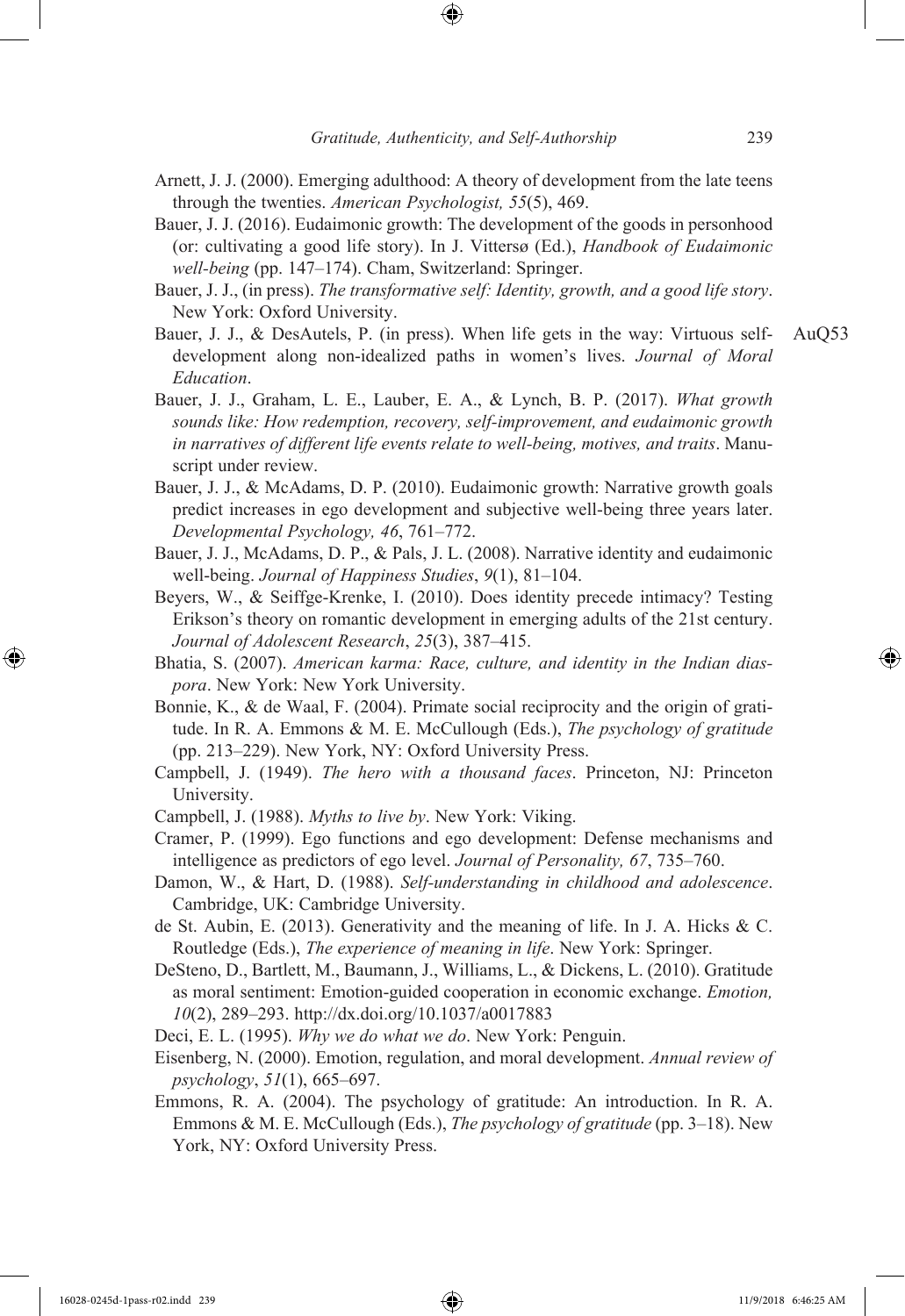- Emmons, R. A., & Crumpler, C. A. (2000). Gratitude as a human strength: Appraising the evidence. *Journal of Social and Clinical Psychology*, *19*(1), 56–69.
- Emmons, R. A., & McCullough, M. E. (2003). Counting blessings versus burdens: An experimental investigation of gratitude and subjective well-being in daily life. *Journal of Personality & Social Psychology, 84*(2), 377–389.
- Erikson, E. H. (1950/1994). *Childhood and society*. New York: Norton.
- Froh, J., Bono, G., & Emmons, R. (2010). Being grateful is beyond good manners: Gratitude and motivation to contribute to society among early adolescents. *Motivation and Emotion, 34*(2), 144–157. http://dx.doi.org/10.1007/s11031-010-9163-z
- Froh, J., Emmons, R., Card, N., Bono, G., & Wilson, J. (2011). Gratitude and the reduced costs of materialism in adolescents. *Journal of Happiness Studies, 12*(2), 289–302. http://dx.doi.org/10.1007/s10902-010-9195-9
- Froh, J., Miller, D., & Snyder, S. (2007). Gratitude in children and adolescents: Development, assessment, and school-based intervention. *School Psychology Forum: Research in Practice, 2*(1), 1–13.
- Gergely, G., Nádasdy, Z., Csibra, G., & Bíró, S. (1995). Taking the intentional stance at 12 months of age. *Cognition, 56*(2), 165–193.
- Gleason, J. B., & Weintraub, S. (1976). The acquisition of routines in child language. *Language in Society, 5*(2), 129–136.
- Guignon, C. B. (2004). *On being authentic*. London: Routledge.
- Habermas, T., & de Silveira, C. (2008). The development of global coherence in life narratives across adolescence: Temporal, causal, and thematic aspects. *Developmental Psychology, 44*, 707–721.
- Hammack, P. L. (2011). *Narrative and the politics of identity: The cultural psychology of Israeli and Palestinian youth*. New York: Oxford University.
- James, W. (1902). *The varieties of religious experience*. New York: Library of America.
- Jeffers, T. L. (2005). *Apprenticeships: The Bildungsroman from Goethe to Santayana*. New York: Palgrave Macmillan.
- Jung, C. G. (1959). *Aion: Researches into the phenomenology of the self*. (Trans. by R. F. C. Hull.) Princeton, NJ: Princeton University.
- Kasser, T., Koestner, R., & Lekes, N. (2002). Early family experiences and adult values: A 26-year, prospective longitudinal study. *Personality and Social Psychology Bulletin, 28*, 826–835.
- Kasser, T., & Ryan, R. M. (1996). Further examining the American dream: Wellbeing correlates of intrinsic and extrinsic goals. *Personality and Social Psychology Bulletin, 22*, 281–288.
- Kegan, R. (1982). *The evolving self: Problem and process in human development*. Cambridge, MA: Harvard University Press.
- Kernis, M. H. (2003). Optimal self-esteem and authenticity: Separating fantasy from reality. *Psychological Inquiry, 14*(1), 83–89. doi:10.1207/s15327965pli1401\_03
- Labouvie-Vief, G., & Medler, M. (2002). Affect optimization and affect complexity: Modes and styles of regulation in adulthood. *Psychology and Aging*, *17*(4), 571.

Loevinger, J. (1976). *Ego development*. San Francisco, CA: Jossey-Bass.

⊕

↔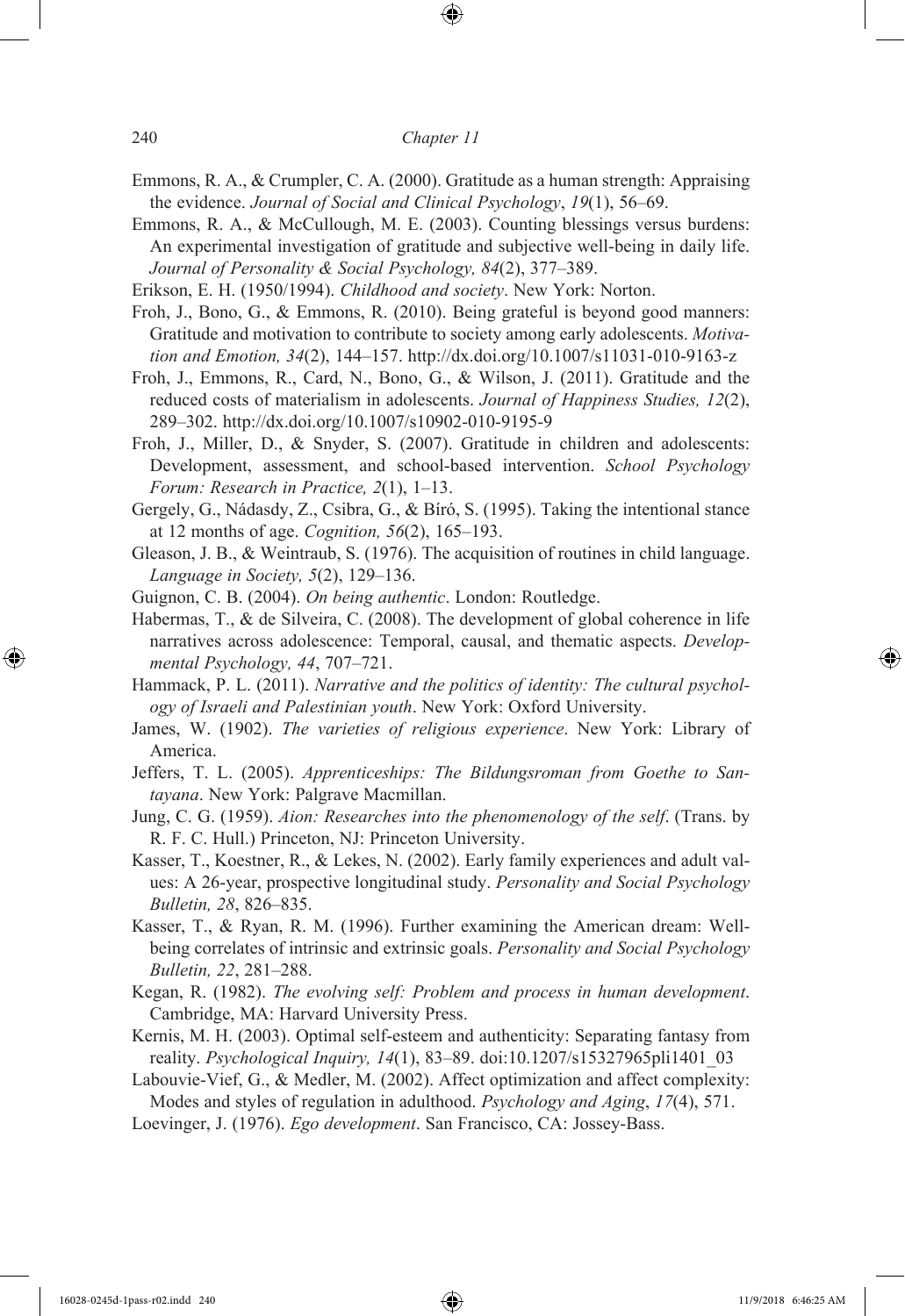- Maslow, A. (1968). *Toward a psychology of being*. New York, NY: Van Nostrand Reinhold.
- MacIntyre, A. (2001). *Dependent rational animals: Why human beings need the virtues*. Peru, IL: Open Court.
- May, R. (1969/2007). *Love and will*. New York: Norton.
- McAdams, D. P. (1993). *The stories we live by: Personal myths and the making of the self*. New York, NY: Guilford Press.
- McAdams, D. P. (2006). *The redemptive self: Stories Americans live by*. New York: Oxford University.
- McAdams, D. P. (2008). Personal narratives and the life story. In O. P. John, R. R. Robins, & L. O. Pervin (Eds.), *Handbook of personality, 3rd edition* (pp. 241– 261). New York: Guilford.
- McAdams, D., & Bauer, J. (2004). Gratitude in modern life: Its manifestations and development. In R. A. Emmons & M. E. McCullough (Eds.), *The psychology of gratitude* (pp. 81–99). New York, NY: Oxford University Press.
- McAdams, D. P., & Guo, J. (2015). Narrating the generative life. *Psychological Science, 26*, 475–483.
- McAdams, D. P., Diamond, A., de St. Aubin, E., & Mansfield, E. D. (1997). Stories of commitment: The psychosocial construction of generative lives. *Journal of Personality and Social Psychology, 72*, 678–694.
- McCrae, R. R., & Costa Jr., P. T. (1980). Openness to experience and ego level in Loevinger's Sentence Completion Test: Dispositional contributions to developmental models of personality. *Journal of Personality and Social Psychology, 39*, 1179–1190.
- McCullough, M., Kilpatrick, S., Emmons, R., & Larson, D. (2001). Is gratitude a moral affect? *Psychological Bulletin, 127*(2), 249–266. http://dx.doi. org/10.1037/0033-2909.127.2.249
- McCullough, M., & Tsang, J. (2004). Parent of the virtues? The prosocial contours of gratitude. In R. A. Emmons & M. E. McCullough (Eds.), *The psychology of gratitude* (pp. 123–144). New York, NY: Oxford University Press.
- McCullough, M., Tsang, J., & Emmons, R. (2004). Gratitude in intermediate affective terrain: Links of grateful moods to individual differences and daily emotional experience. *Journal of Personality and Social Psychology, 86*(2), 295–309. http:// dx.doi.org/10.1037/0022-3514.86.2.295
- McGregor, I., McAdams, D. P., & Little, B. R. (2006). Personal projects, life stories, and happiness: On being true to traits. *Journal of Research in Personality*, *40*(5), 551–572.
- McLean, K. C., Pasupathi, M., & Pals, J. L. (2007). Selves creating stories creating selves: A process model of self-development. *Personality and Social Psychology Review*, *11*(3), 262–278.
- Messinger, D., & Fogel, A. (2007). The interactive development of social smiling. *Advances in Child Development and Behaviour, 35*, 328–366.
- Nussbaum, M. C. (2000). *Women and human development: The capabilities approach*. Cambridge, UK: Cambridge University.

↔